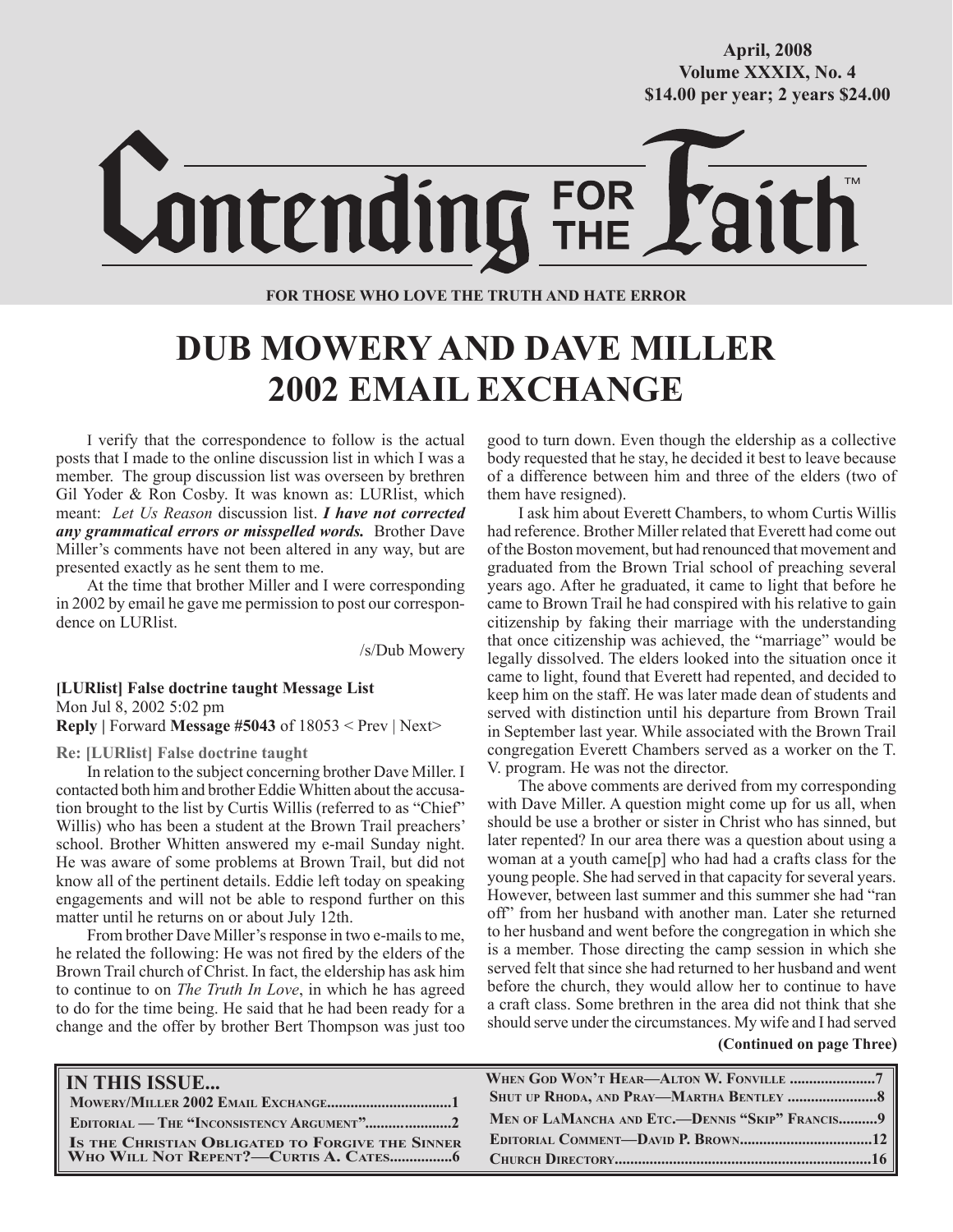

### **David P. Brown, Editor and Publisher jbrow@charter.net**

*COMMUNICATIONS received by CONTENDING FOR THE FAITH and/or its Editors are viewed as intended FOR PUBLICATION unless otherwise stated. Whereas we respect confidential information, so described, everything else sent to us we feel free to publish without further permission being necessary. Anything sent to us NOT for publication, please indicate this clearly when you write. Please address such letters directly to the Editor-in-Chief David P. Brown, P.O. Box 2357, Spring, Texas 77383. Telephone: (281) 350-5516.*

#### **SUBSCRIPTIONS RATES**

*Single Subscriptions: One Year, \$14.00; Two Years, \$24.00. Club Rate: Three One-Year Subscriptions, \$36; Five One-Year Subscriptions, \$58.00. Whole Congregation Rate: Any congregation entering each family of its entire membership with single copies being mailed directly to each home receives a \$3.00 discount off the Single Subscription Rate, i.e., such whole congregation subscriptions are payable in advance at the rate of \$11.00 per year per family address. Foreign Rate: One Year, \$30.*

#### **ADVERTISING POLICY & RATES**

*CONTENDING FOR THE FAITH was begun and continues to exist to defend the gospel (Philippians 1:7,17) and refute error (Jude 3). Therefore, we are interested in advertising only those things that are in harmony with what the Bible authorizes (Colossians 3:17). We will not knowingly advertise anything to the contrary. Hence, we reserve the right to refuse any offer to advertise in this paper.*

*All setups and layouts of advertisements will be done by CONTENDING FOR THE FAITH. A one-time setup and layout fee for each advertisement will be charged if such setup or layout is needful. Setup and layout fees are in addition to the cost of the space purchased for advertisement. No major changes will be made without customer approval.*

*All advertisements must be in our hands no later than two (2) months preceding the publishing of the issue of the journal in which you desire your advertisement to appear. To avoid being charged for the following month, ads must be canceled by the first of the month. We appreciate your understanding of and cooperation with our advertising policy.*

*MAIL ALL SUBSCRIPTIONS, ADVERTISEMENTS AND LETTERS TO THE EDITOR-IN-CHIEF, P. O. Box 2357, Spring, Texas 77383-2357. COST OF SPACE FOR ADS: Back page, \$300.00; full page, \$300.00; half page, \$175.00; quarter page, \$90.00; less than quarter page, \$18.00 per column-inch. CLASSIFIED ADS: \$2.00 per line per month. CHURCH DIREC-TORY ADS: \$30.00 per line per year. SETUP AND LAYOUT FEES: Full page, \$50.00; half page, \$35.00; anything under a half page, \$20.00.*

*CONTENDING FOR THE FAITH is published monthly. P. O. Box 2357, Spring, Texas 77383-2357 Telephone: (281) 350-5516.*

> **Ira Y. Rice, Jr., Founder August 3, 1917-October 10, 2001**

### **Editorial...**

### **THE "INCONSISTENCY ARGUMENT"**

Certain ones think the Bible teaches that inconsistent conduct on the part of some church members in dealing with their brethren is Scriptural grounds for other church members to fellowship erring unrepentant brethren. It reminds us of children who are out of sorts with each other. Tom says to Jim, "You're a skunk." Jim's retort to Tom is, "You're another one." Mind you it would not do for only one of the boys to be a skunk. But as long as each boy knew the other was a skunk, they were content to remain in fellowship as they continued to play—*unified in the thought that each boy is a "skunk."*

The previous view implies that all beliefs are indifferent and/or matters of opinion. But, it stands in opposition to the Truth set out in John 12:48 and Col. 3:25. Theirs is a most tortuous system of Biblical interpretation (if it may be called that). This is the case because it destroys the self-evident meaning of 2 John 9-11, Eph. 5:11 and like Scriptures. Thus, we affirm that *inconsistent actions fail to change the meaning and force of Col. 3:17, Rom. 10:17 , 2 Cor. 5:7, et al.*

This false view has forced those who believe it into the erroneous, unenviable and sad position of having to determine how much error (possibly the nature of it and who is guilty of it) God will accept before He considers a church member guilty of sin. Of course, this means that weak and fallible mortals must decide the amount of error, etc. that is too much for God to fellowship. This false view places unity before and above the Scriptural view that Bible authority for an action must exist, is superior to and precedes the unity of believers regarding that action (2 Tim. 2:15; Col. 3:17; 1 Cor. 1:10; Phil. 3:16; Gal. 6:16; John 12:48). Further, this "inconsistency argument" would never have been dreamed up except for the fact that some brethren are seeking to justify sin in other brethren's lives as they remain in fellowship with them while perpetuating their own agendas.

Though many brethren refuse to see it, they have embraced the very premise long espoused by every liberal (those who loose men from what God in the Bible has bound on them). From the liberals in the church of the 19**th** Century, to Carl Ketcherside and his ilk in the middle of the 20**th** Century, down to Max Lucado and his contemporaries today—every stripe of liberal has sought to justify man in his sins. And, it is the error governing all of those brethren who continue to fellowship Stan Crowley, Dave Miller and their friends. Their attitude is—if having Bible authority for what we believe and practice thwarts our fellowship with certain erring brethren, we will reject the necessity of having Bible authority for our beliefs and practices in order to have some sort of "unity"—in reality union. Thus, they seek to justify themselves in fellowshipping erring brethren by pointing out and dwelling on the inconsistent acts of others (whether real, falsely perceived, or by them invented) as they continue to have and promote their all important "skunk unity".

**—David P. Brown, Editor**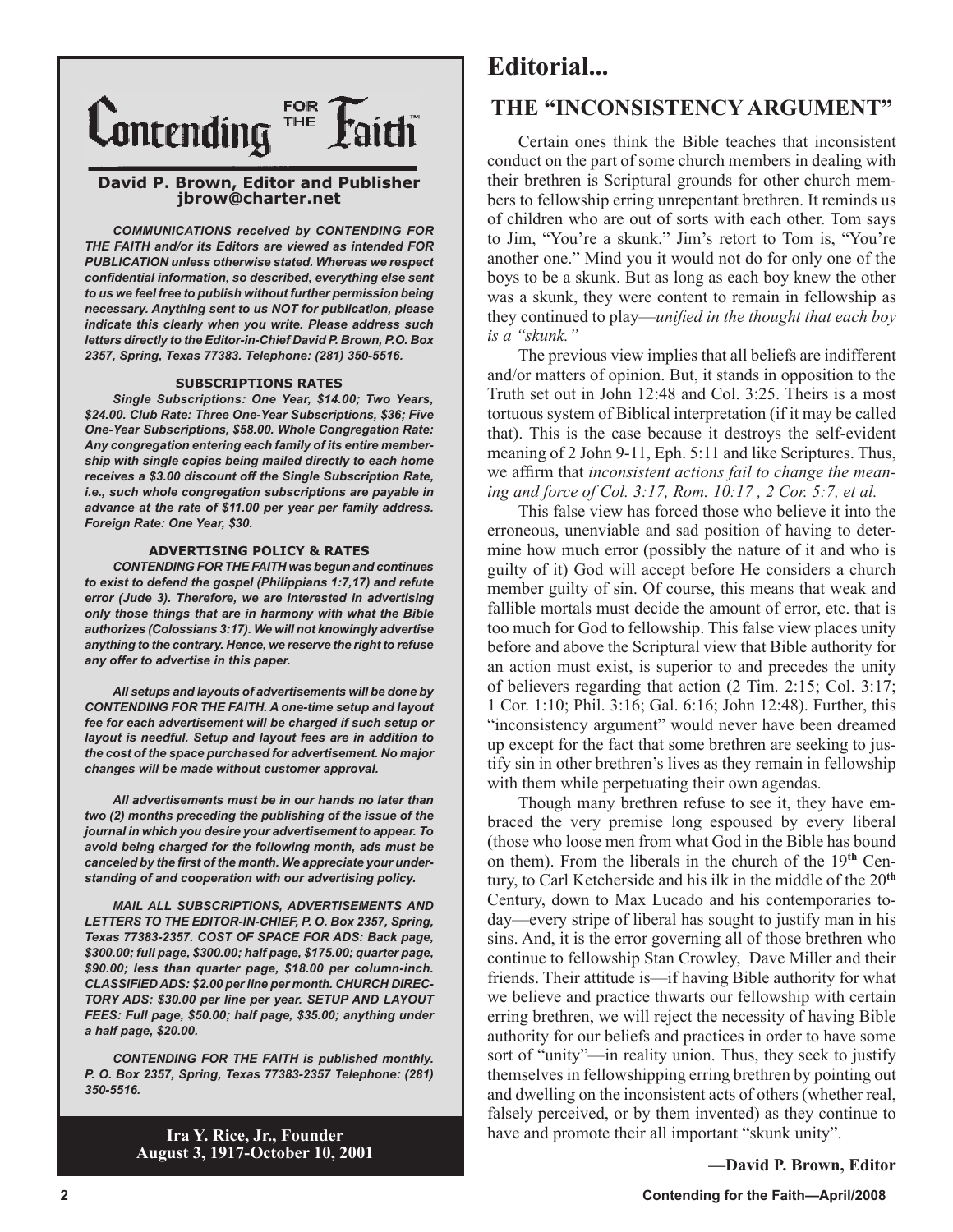### **(Continued from page One)**

as Bible class teachers for the past two years. We declined to serve in that capacity because of the cloud that hovered over the situation. We had mixed emotions about whether or not we should or should not serve under the circumstances. The way I looked at it, just as one who is considered as an elder or deacons must first prove them self, I felt that it was too soon to put this woman in a position of influence over young people.

### Dub Mowery

### **[LURlist] Re: Dave Miller's Soundness?Message List** Thu Jul 11, 2002 9:29 am

Reply | Forward **Message #5068** of 18053

Sadly, what brother Offord brought out about the Brown Trail church of Christ is true. This came to light to me last night in correspondence with brother Dub McClish. In fact, brother McClish points out in an e-mail to me that the Brown Trail congregation is now going through the process of reaffirming the five remaining elders over the controversy related to brother Dave Miller. They had seven elders and two resigned over the controversy. One who remains of the five also wanted to fire Dave as well as the two who resigned.

I still do not know the specifics about Dave firing all of the teachers of the Brown Trail Preacher's School except one, in which the elders fired that last one. Brother Maxie Boren, the preacher for the Brown Trail congregation, is now the temporary director of the school. Part time instructors include: Hardeman Nichols, Avon Malone, Robert Dodson, etc.

I personally have believed Dave to have been a sound preacher. However, this reaffirming of elders causes we to have strong reservation about that. I shall attempt to correspond with Dave about the reaffirming of elders. Also, I still do not know whether the Jamaican Everett Chambers remarried or not. His marriage to a cousin for the purpose of getting into this country certainly was a violation of the scriptures. After getting the U. S. citizenship the farce marriage was dissolved in a divorce. I understand that he repented of that, but did he remain single after that?

Dub Mowery

**Re: [LURlist] Dave Miller's soundness Message List**

### **"MAY A WOMAN TRANSLATE A SERMON TO AN AUDIENCE THAT INCLUDES MEN?"**

**A Written Debate Between the Late Bob Berard and Robin Haley**

> **OVER 100 PAGES, CD ROM RESEARCHABLE PDF I**

**\$5.00 PER CD ROM**

**PRICE INCLUDES S&H**

**ORDER TODAY** *CFTF*  **P. O. BOX 2273 SPRING, TX 77383-2273**

### Fri Jul 12, 2002 7:12 am

Reply | Forward **Message #5085** of 18053<

List,

Below is the answers given unto me by brother Miller concerning two of the questions that I ask of him. The third question had to do with whether or not he taught and/or upheld the practice of congregations "reaffirming" their elders every three or four years. Before posting his answer I ask brother Miller for further clarification of his position on the practice of "reaffirming elders."

Below are the specific questions that I ask of brother Dave Miller: You encouraged me to ask further questions if I wished. I appreciate your openness in this matter. Dave, I have at least three inquiries. (1) Did Everett Chambers report to the proper federal authorities about the marriage to his relative? In other words, did he later report truthfully the circumstances of his getting married "on paper" for the sole purpose of entering into the United States? (2) Did Everett remarry after disolving the marriage between him and his relative? (3) Have you taught and/or supported the practice of "elder reaffirmation"? If so, by what Biblical authority can that practice be justified? And if you believe that it can be justified, then please elaborate from a scriptural standpoint.

I am withholding his answer to my third question until he replies to my request for clarification of his position on that matter.

Dub Mowery

Dub--

1. Regarding Everett Chambers, my understanding at the time was that the elders encouraged Everett to clarify things with the immigration authorities and that he sought counsel on the matter and resolved the situation. Apparently, his circumstances did not fit the usual case of fraud. For example, they check to see if money changed hands. None did. So as far as I am aware, he did what was necessary to show repentance.

2. No, Everett did not remarry and is even now still single. His relative has since died.

I hope these clarifications help.

Your brother,



77383-2357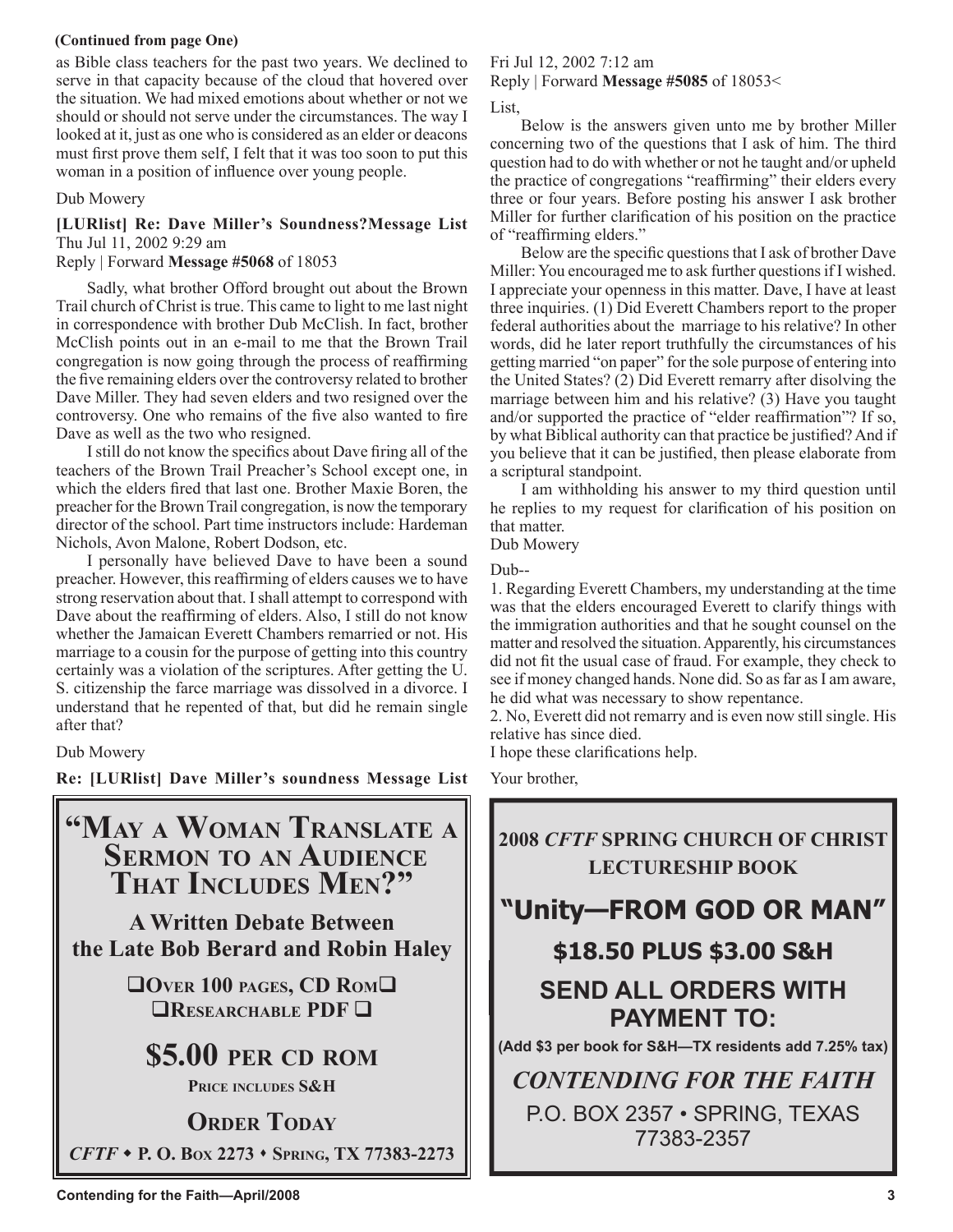### Dave

### **[LURlist] Fw: Re: SOME MORE QUESTIONS Message List** Fri Jul 12, 2002 12:24 pm Reply | Forward **Message #5107** of 18053

### Brethren,

I am seeking to meet with brother Dave Miller concerning the accusations against him. If possible, I will have one other brother from the metropolis to be with me at that time. In my opinion, brother Miller has been effective in speaking out against the liberal movement within the brotherhood. He, as well as you and me, is not perfect. Concerning my third question to him is as follows: (3) Have you taught and/or supported the practice of "elder reaffirmation"? If so, by what Biblical authority can that practice be justified? And if you believe that it can be justified, then please elaborate from a scriptural standpoint." In relation to that question, I inquired: Please elaborate as to whether you think that elders should be reaffirmed every so often by a vote of the members of their congregation.<<

### Dave Miller's answer:

 $>>$ No, I do not believe that elders should be reaffirmed every so often by a vote of the members. However, do elders (or preachers for that matter) have the authority from God to request that the members indicate their approval or disapproval of his service? Does he have the right to make his own decision as to whether he will remain or resign based upon how the members feel about him?<<

### Dub Mowery:

>> I certainly do not believe "once an elder always an elder". In other words, if a brother ceases to be qualified then he should step down. Or, if a brother's health and/or age hinders him from being an effective elder then he also should step down.<<

### Dave Miller replies:

>>My longtime experience has been that the very brother who ceases to be qualified refuses to step down. Does the congregation have no recourse? If they installed him, do they not have the right to remove him based on 1 Tim. 5?<<

### Dub Mowery:

>> However, I fail to see how the practice of some congregation in allowing the membership to vote on the men serving as elders as to whether or not those men should continue as elders or to vote them out can be substantiated by the scriptures. Liberal brethren could use this means to get rid of godly elders. It is my conviction that if a brother serving as an elder teaches and upholds false doctrine, etc. then a congregation has the right to remove that brother from serving in that capacity. However, I am not aware of the congregation voting on whether or not their present elders continue to serve as elders.<<

### Dave Miller replies:

>>I agree generally with what you are saying. However, where in the Scriptures do you find that if an elder teaches and upholds false doctrine, then a congregation has the right to remove that brother from serving? Would not the same passages authorize removing a man who is no longer qualified? Why would a man wish to continue to serve as a shepherd in a congregation where a sizeable percentage of the congregation does not want him to serve? As a preacher, I would not hesitate to leave. Even if those people are incorrect in their assessment and will answer to God for wrongfully wanting a man removed, how could a man serve effectively in such a situation? If Acts 6:3 has any relevance to the selection of church officers, and the principle is that the members are to look out from among themselves, then if that same membership (or if that membership has so changed that it is no longer the membership that originally selected a man) would no longer look out from among themselves and select a particular man, why would he wish to continue to serve? It seems to me that before we can even discuss whether it is scriptural to remove an elder from the eldership, we must ascertain what the Scriptures teach with regard to selecting men in the first place. Logically, if a selection method is scriptural, the same method would be scriptural for the reverse, i.e., removal.<<

### Dave Miller continues:

>>I do not claim to have all the truth on this matter. I would appreciate being taught on the subject. What surprises me is the lack of Bible support given for the assertions that are often made. Simply saying, "the liberals could get rid of godly elders" is no proof. If liberals take over a congregation, the godly elders will be effectively neutralized whether they remain in office or not. The problem is not with the matter of "reaffirmation" or removal; the problem is in the members going liberal! The problem lies in the fact that they are wrong in their attitude toward the conservative elder.<<

### Dub Mowery:

>>Dave, would it be alright for me to post your comments in answering my questions on LURlist. You are a subject of discussion on that list. It would at least help clear up some questions on the mind of a host of brethren.<<

### Dave Miller answers:

>>Yes, it's okay to post my comments. I would simply request that you do so with discretion, creating as little division as possible. I've been under such attack lately, that I have been wishing I could low key myself and be left alone for awhile to heal. The more people talk about me, the more the furor spreads and the more misrepresentation and rumor reigns.I honestly believe that Satan is currently attempting to assassinate my character and reputation with a view toward hampering my work in the kingdom and I believe he's using brethren to do his bidding. Some brethren, for whatever reason, wish to poke into every nook and cranny of my life in hopes of sniffing out some even minor viewpoint in order to exploit it and harm me. I wonder if they could stand up to similar scrutiny if applied to their life? Dub, I believe you to be genuine and sincere in your attempts to resolve differences between brethren. Thank you for not believing the worst about me and being willing to go to the source rather than accept hearsay. Few have done so. May God bless you in your work for Him. $<<$ 

### Dub Mowery here:

>>Brethren, again I would request that, at this time, we cease discussing this matter until I have an opportunity to make arrangements for a visit with this brother in Christ. It has been and remains my effort to reach out to brother Miller. But at the same time, not to compromise truth for him or for anyone else. Your prayers and discretion concerning brother Miller and the problems at the Brown Trail congregation.<<

**Re: [LURlist] Fw: Re: SOME MORE QUESTIONS Message List** Sat Jul 13, 2002 8:44 am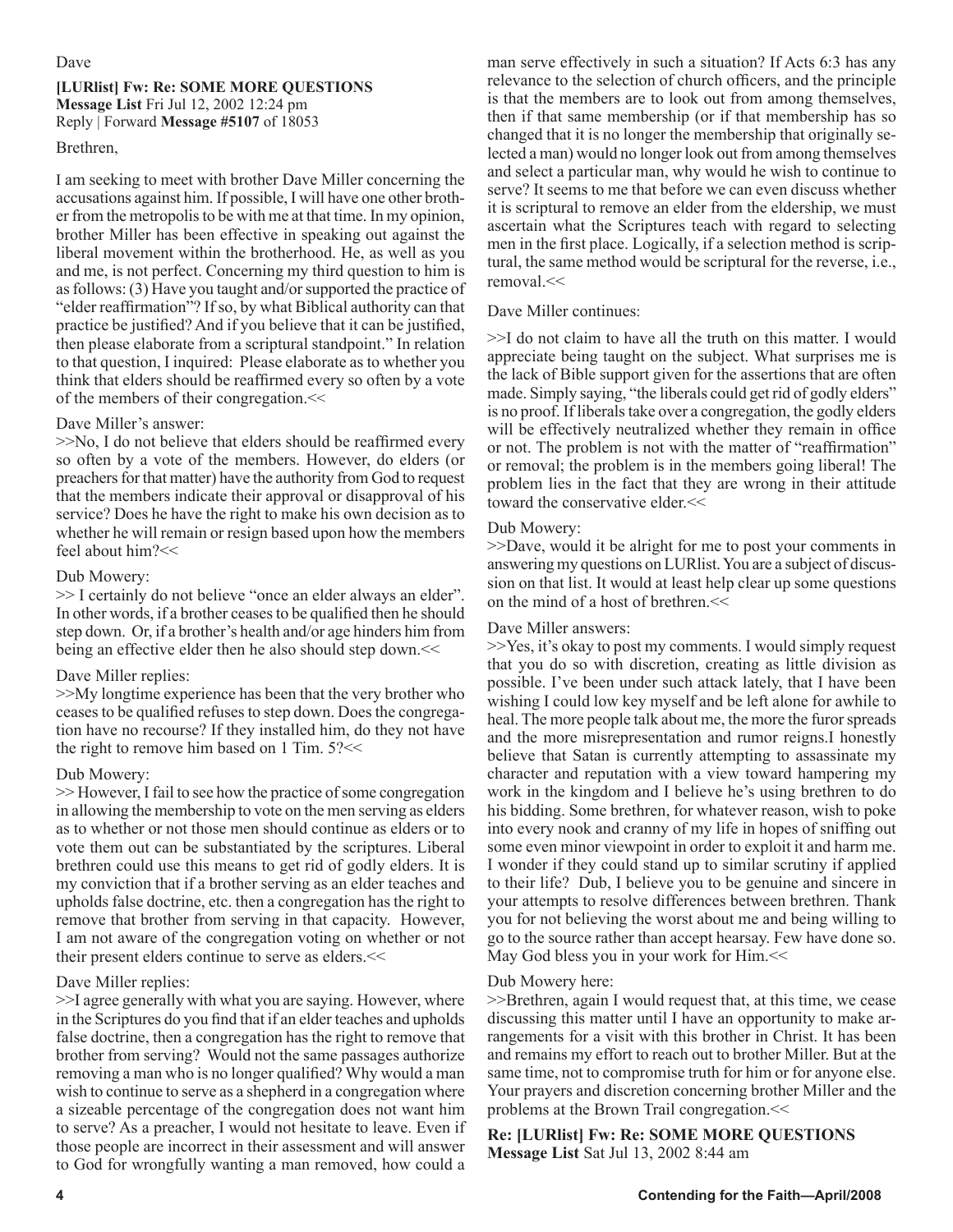### Reply | Forward **Message #5138** of 18053

I am going down to the Dallas/Ft. Worth area this next week for the purpose of visiting (interviewing) as many brethren of the Brown Trail church of Christ and the Brown Trail Preachers' School as possible. I have a "pretty tight schedule" already for this next week. It is not my purpose to take sides in their sordid situation. Brother Dave Miller is wrong concerning his upholding the "reevaluation of elders" concept. It is not my purpose in making the trip to simply support one side of their dispute over the other. My desire is to reach out to all of the brethren involved. Unless something is done quickly, I fear that souls will be lost. Now we can stand on the sidelines and say what ought to be or ought not to be done. I am acting on my own in pursuing this matter.

Others can be involved in reaching out as well. Brethren, we need to pray about this matter rather than to argue back and forth about it, especially when we do not know all the facts. I solicit you prayers for those brethren and for my effort to reach out to them. It is also my earnest prayer that some of you will put forth an effort to reach out to these brethren. However, we cannot afford to compromise on matters of a "thus saith the Lord", regardless of who is at fault. There may be some fault on both sides in this matter. The Brown Trail church of Christ has in the past been known for being a sound congregation. It is my prayer that it will be known for being sound in the future. Nevertheless, we must uphold truth regardless of who is at fault.

Dub Mowery Broadway church of Christ Box 3 Drumright, OK 74030 (918) 352-2208

**[LURlist] The Brown Trail congregation & Dave Miller Message List** Thu Jul 18, 2002 10:57 pm <Prev Topic | Next Topic> Reply | Forward **Message #5258** of 18053

Yesterday (Wednesday, July 17th) I met with **Maxie Boren**  and **Dave Miller.** Also, I had a telephone conversation with one student of the Brown Trail Preachers' School plus one of the elders and one other individual in whom I do not wish to name. The more that I dug into the happenings related to the Brown Trail congregation, it became obvious to me that several mistakes have been made. I do not want to personally go into detail about any individual involved. However, I will mention Dave. He is in the process of moving to Alabama to work with brother **Bert Thompson.** Therefore, he is no longer a part of the Brown Trail congregation. It is my conviction that Dave made some mistakes in relation to the events that have transpired at Brown Trail. On the other hand, many false rumors relating to him have been repeated without checking them out.

Us gospel preachers can be just as guilty as anyone else is spreading unfounded rumors. It seems that many of the conflicts developed over personalities, differences of opinion and judgement. However, there is one thing in particular in which I am convinced that that congregation has erred in a matter of a "thus saith the Lord." That matter is in the reaffirmation of elders. I strongly stressed to both Maxie and Dave that the scripture taught that if an elder sinned to rebuke him before two or three witnesses. And those that sin are to be rebuked before all (I Tim. 5:19-20). The same congregation that selects men to

serve as their elders, according to the scriptural qualifications (I Tim. 3:1-7; Titus 1:5-11), can reject any elder, who ceases to be qualified, from continuing to serve in that capacity.

I have choice not to go into detail about the various problems in which I have learned about. After all, there is usually two sides to any story. Also, it is my conviction that unnecessary harm can be involved in going into details and naming names. Therefore, other than those mentioned above, I have chosen to back off and pray that the brethren at Brown Trail can quickly settle their differences.

Dub Mowery

**[LURlist] Check out Brown Trail Truth Message List** Tue Jul 23, 2002 11:55 am Reply | Forward **Message #5329** of 180

**Re: [LURlist] Check out Brown Trail Truth**

My whole purpose in pursuing the problems concerning Brown Trail and Dave Miller was to simply learn the truth regardless of who was at fault. In making a special trip last week to Bedford, Texas was to learn as much as possible first hand concerning their problems and about the rumors related thereof. My two and one half hour meeting with Maxie Boren and Dave Miller revealed a gross error on their part and the four men still serving as elders. That violation of the scriptures was the practice of reevaluating the elders by a popular vote of 75% of the congregation. Both Dave and Maxie defended the reevaluating of elders, although they shied away from that terminology. Maxie told me that he encouraged the elders to go through the process of having a 75% approval of the congregation to continue serving as elders. I tried to reason with the two of them by pointing out that that practice was not taught in the scripture. Instead, the scripture gives specific instruction about receiving an accusation against an elder (I Tim. 5:19-20). An elder who becomes disqualified should step down from serving in that capacity. However, many refuse to do so! Therefore, the congregation that selected them when they met the qualifications (I Tim. 3:1-7; Titus 1:5-9), has the right and responsibility to reject them as elders when they no longer meet those qualifications. I called one of their elders (Bobby Watts) and pleaded with him to stop the process of the reevaluation. He simply said words to this effect, "Everything will be settled by Sunday night!" (He was referring to last Sunday night, July 21st).

It seems that there is more involved than the reevaluation of elders. Nevertheless, I know that Maxie, Dave, and the four remaining elders are in error in upholding and using the reevaluation process. All of these men need to repent of this unscriptural method of retaining elders. Those men should resign as elders and allow the Brown Trail congregation to find peace and harmony within the membership and to appoint elders in a scriptural manner that will not be divisive in nature. In addition to visiting with the two preachers mentioned above and the one elder, three other individuals in whom I choose not to name, and one student of the Brown Trail Preachers' School communicated with me. Also, there is the web site **Brown Trail Truth** that provided addition information concerning the matter. Let us pray that that congregation will return to being a sound congregation as it was known years ago.

Dub Mowery Online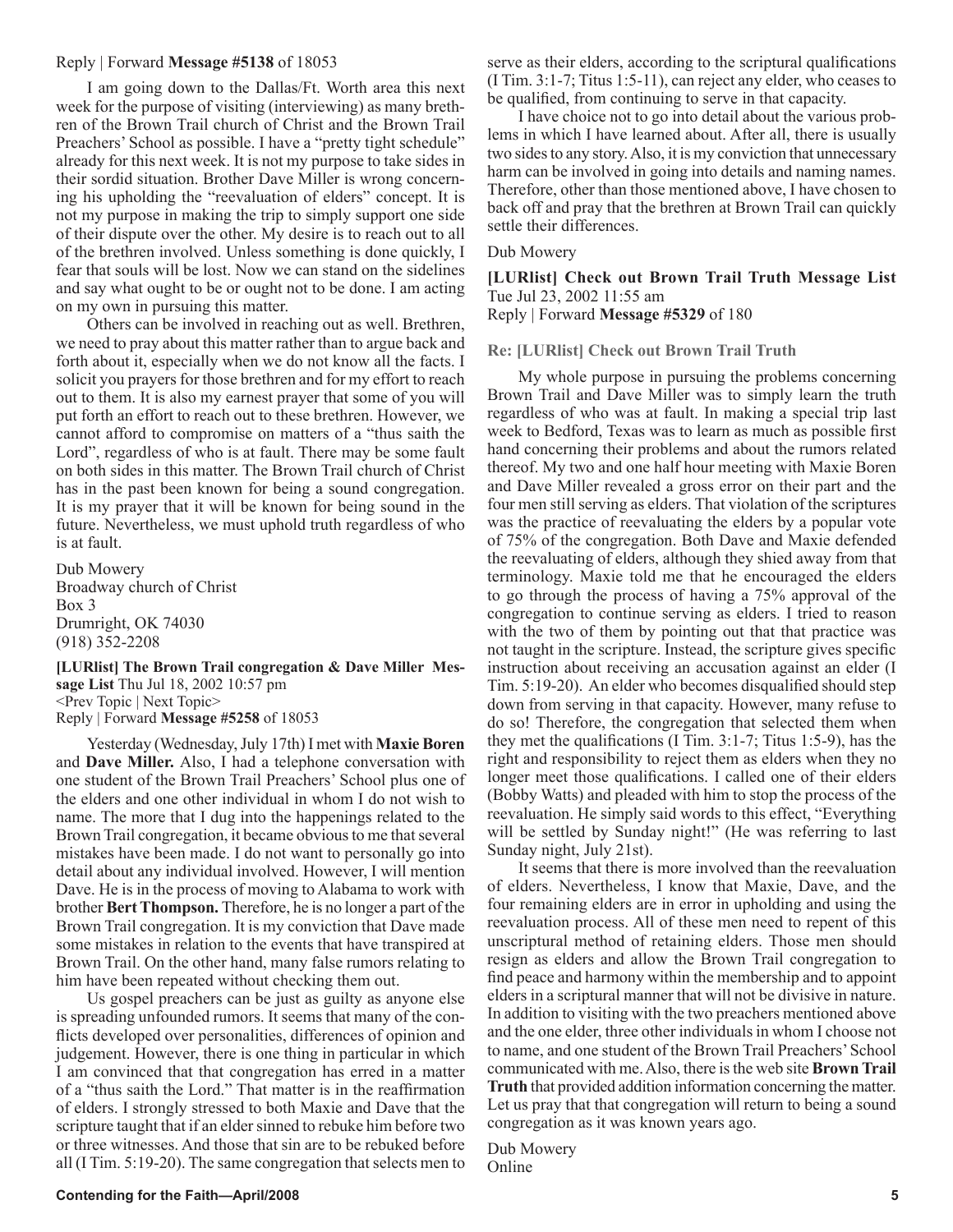**[LURlist] Check out Brown Trail Truth Message List** Tue Jul 23, 2002 3:52 pm Reply| Forward **Message #5333** of 18053

**Re: [LURlist] Check out Brown Trail Truth** Earl Gieseke wrote:

Dub, Thanks for the website. One interesting statement Dave Miller made which caught my attention was when he wrote: "In the mean time, I honestly believe that God is nudging me to move." [Letter of April 24, 2002] Since I never was privileged to attend a school to "learn to preach," I wonder how God nudges people.

Yes, brother Earl, I caught that expression myself. With so many claiming to be lead by the Holy Spirit (in a supernatural way), brethren who do not accept that false concept should avoid such expressions. Any of us might use terminology that might be misunderstood. Therefore, we should avoid the use of such that might be misleading. Again, my sole purpose in looking into this matter was to learn the truth concerning the rumors and the problems at Brown Trail. I do not delight in what I found out.

**—Dave Miller Apologetics Press 230 Landmark Drive Montgomery, AL 36117-2752**

**—Dub Mowery 180 Cage Road Bib Sandy, TX 75755-5287 natveheritage@etex.net**

ଈଝଈଝଈଝଈଝଈଝଈଝଈଝଈଝଈଝଈ

## **Is the Christian Obligated to Forgive the Sinner Who Will Not Repent?**

### **Curtis A. Cates**

The above question has often been asked this scribe. Every accountable being at times sins against others; some sin publicly even against the church. Clearly, those who repent and ask for forgiveness are to be fully forgiven. But, not everyone repents and asks for forgiveness. Does God require us to forgive the impenitent?

What saith the Scriptures? One's opinion and sentiment often differs from Holy Writ. Does one's own forgiveness depend upon his forgiving the impenitent? **"For if ye forgive not men their trespasses, neither will your Father forgive your trespasses"** (Matt. 5:14,15). Does this include forgiving one who refuses to repent?

God cannot forgive one who does not repent. He refuses to hear one who refuses to forsake and confess his sin (Psalm. 66:18; Ezek. 33:11); if the sinner will confess and turn from his sin, God will hear (1 Kings 8:35, 36; Luke 15:17-24; Acts 2:38). When was Ananias [Simon"—Editor] for given (Acts 8:22-24)? the Ephesians (Rev. 2:5)?

Can the Christian do what God cannot do? In individual, personal matters between you and another (in which you strive to resolve the difference), if the brother will not repent, **"let him be unto thee as the Gentile and the publican"** (Matt. 18:15-17).

Without possible dispute are Christ's words, **"Take heed to yourselves; if thy brother sin, rebuke him; and if he repent, forgive him. And if he sin against thee seven times in a day, and seven times turn again to thee, saying, I repent; thou shalt forgive him"** (Luke 17:3, 4). When were the Corinthians commanded to forgive and comfort the man in adultery? The necessary implication is that the man had repented between the command to withdraw from him and the time when they were to forgive him (I Cor. 5; 2 Cor. 2:511).

But, some may object thus: Does this not demonstrate a lack of love for our brother, or is it not to carry a grudge? Our Father loves the impenitent supremely, certainly not carrying a grudge; yet, He refuses to forgive the rebellious one, who will not repent. Did not Jesus pray (as did Stephen) for His murderers to be forgiven? For them to have been forgiven while still impenitent would mean that man universally can be saved while refusing to repent. The penitent, obedient ones on Pentecost of Acts 2:37-41 received answer to Christ's prayer; only then were they forgiven.

### **FREE CD AVAILABLE**

*Contending for the Faith* is making available a CD-ROM free of charge. Why is this CD important? ANSWER: It contains an abundance of evidentiary information pertaining to Dave Miller's doctrine and practice concerning the re-evaluation/reaffirmation of elders, MDR, and other relevant and important materials and documents directly or indirectly relating to the Brown Trail Church of Christ, Apologetics Press, Gospel Broadcasting Network, MSOP, and more.

To receive your free CD, contact us at *Contending for the Faith*, P. O. Box 2357, Spring, TX 77383-2357, or email us at cftfdpb@gmail.com.

If you desire to have a part in the distribution of this important CD you may make your financial contributions to the Spring Church of Christ, P. O. Box 39, Spring, TX 77383.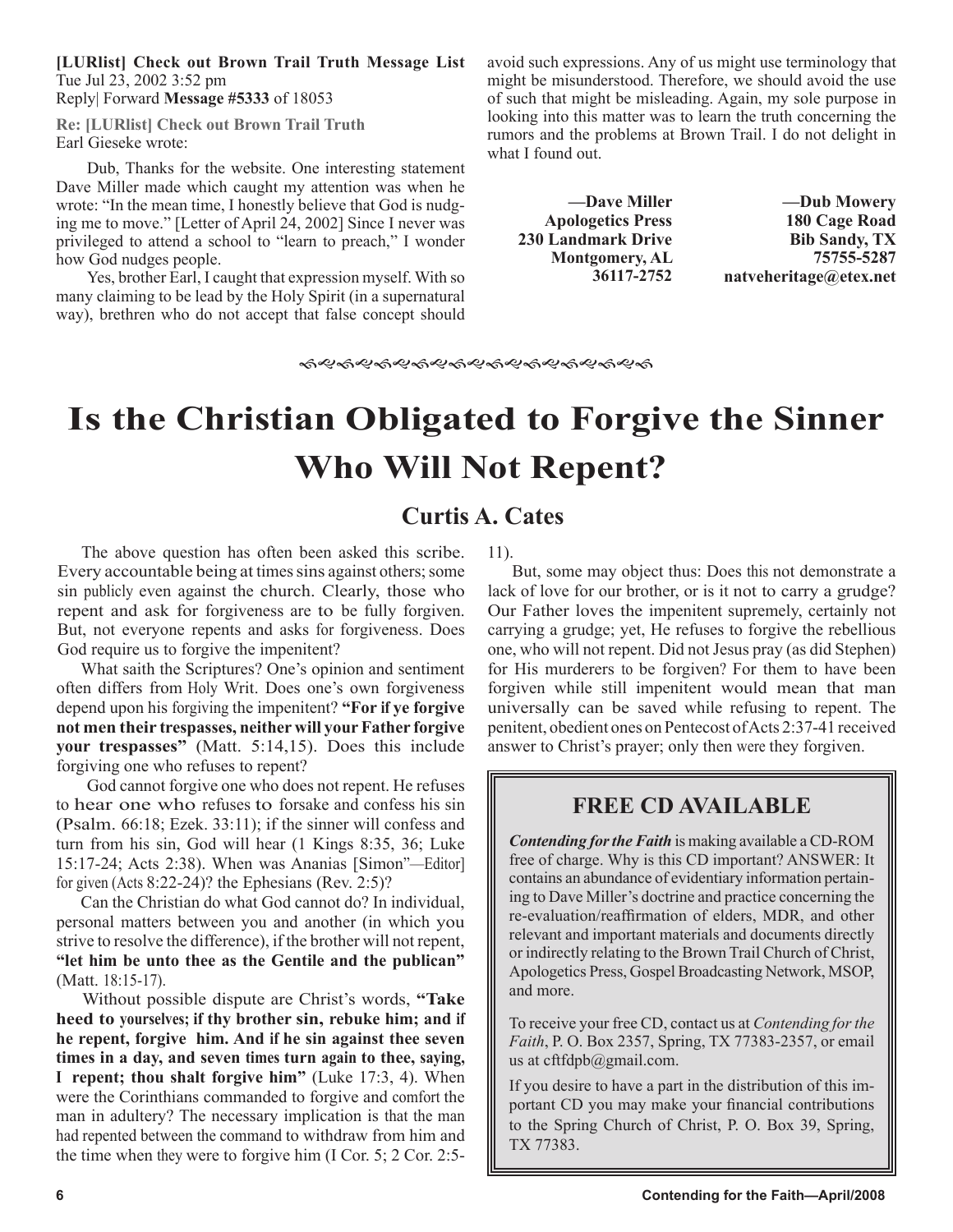Does this mean that one can have a mean, unforgiving spirit? Absolutely not! The faithful child of God has the spirit of forgiveness, anxious for one who has offended him to repent (Matt. 18:15; Luke 17:3, 4). Contrast the self-righteous elder brother (Luke 15:25ff.). What is real forgiveness? **"And their sins and their iniquities will I remember no more"** (Heb. 10:17); **"love covereth a multitude of sins"** (1 Peter 4:8). How sad to appear in judgment not having forgiven a penitent child of God who injures us! How can God show his mercy (Matt. 6:14. I5)?

And, how sad, on the other hand, for the erring child of God to sin publicly, hurting the name of the Lord and His body, and never to acknowledge the sin, refusing to repent of and confess it (James 5:16)! How sad for an individual to sin against a brother and expect to go to heaven, his never having corrected the sin (Matt. 18:15-17; Luke 17:3,4).

> **—9194 Lakeside Drive Olive Branch, MS 38654**

*ସେପ୍ଟସେମ୍ବର* ସେପ୍ଟପେଟ୍ଟ ସେପ୍ଟ ସେପ୍ଟ ସେପ୍ଟ ସେପ୍ଟ ସେପ୍ଟ

## **WHEN GOD WON'T HEAR**

### **Alton W. Fonville**

"catchy phrase" in order to get the attention of our readers. The title is such a phrase, and it speaks of a real time, of which every Christian needs to be made aware.

We do not like to think of our Heavenly Father ever refusing to hear our prayers, but that is not realistic. People in all walks of life and in all kinds of situations have appealed to God in prayer when the going was "rough." And, it is quite comforting to know that we have a Father who hears His "faithful children" when they pray. Herein is the "catch."

Throughout the Bible we can see the teachings for "children" to pray to their Heavenly Father. He has promised to hear, because He is not far from anyone of them. Our Lord Jesus gave instructions for what and how to pray, as well as demonstrated it for us. One of His most fervent prayers is found in John 17, as he was praying for "unity" of his followers through hearing and obeying God's Word. When we become united with Him, through the obedience of His Word, we are then His "children" (Gal. 3:27). And, if we remain "faithful" as His child, we have a "special relationship" with Him which we call "being in fellowship" with Him (1 John 1:7-2:5).

I once heard a faithful gospel preacher say one time: "If there is anyone here that is fit to pray, let us pray." It did not "dawn" on me what he meant until some time later. Many people pray and are not "fit" to pray. They are not in "fellowship with God, and He "will" not hear them. It has nothing to do with God's "ability" to hear. It has "all" to do with the heart of the people involved. Can God's heart be so grieved that he "chooses" not to hear when people pray?

Going to His Word we are provided with His answer. Jeremiah, the weeping prophet, was God's messenger to Judah and Jerusalem. God sent him to them in order to try to get them to repent. The wickedness they were involved in was causing them to be literally destroyed and taken into Babylonian captivity. In Jeremiah 8 and 9 we find some eye-opening words from God. His words reveal to us His thinking on this subject.

**Is there no balm in Gilead; is there no physician there?— Oh that I had in the wilderness a lodging place of wayfaring men; that I might leave my people, and go from them! for they be all adulterers, an assembly of treacherous men.** 

The people were so wicked, they refused to **"tremble at** 

To teach a vital lesson from the Bible, many times we use a **God's Word"** and **"lay it to their hearts."** Every man did that which was right in **"his own eyes."** It is no wonder that God wanted to **"go from them."** But, at another time, listen to His Words: **"Therefore pray not thou for this people, neither lift up cry nor prayer for them, neither make intercession to me: for I will not hear thee"** (Jer.7:16). Jeremiah was instructed not to pray for them, because it would do no good. A few chapters later, hear it again: **"Therefore pray not thou for this people, neither lift up a cry or prayer for them: for I will not hear them in the time that they cry unto me for their trouble"** (Jer. 11:14).

Again,

**Then said the LORD unto me, Pray not for this people for their good. When they fast, I will not hear their cry; and when they offer burnt offering and an oblation, I will not accept them: but I will consume them by the sword, and by the famine, and by the pestilence** (Jer. 14: 11-12).

To any serious Bible student, it should be evident that not only prayers, but other acts of worship, will not be accepted when the heart is not right with God.

Now, to classic statements of when God chooses not to hear:

**Behold, the LORD'S hand is not shortened, that it cannot save; neither his ear heavy, that it cannot hear: But your iniquities have separated between you and your god, and your sins have hid his face from you, that he will not hear** (Isa. 59:1, 2).

We must, therefore, walk in the light of God's Word, have fellowship with Him and **"Pray without ceasing. In every thing give thanks: for this is the will of God in Christ Jesus concerning you"** (1 Thess. 5:16, 17).

> **—337 Madison 4605 St. Paul, AR 72760**

### **EDITORIAL NOTE**

Brother Alton Fonville faxed the previous article to the MSOP on 11/09/07. A few minutes later it was faxed back to him with the following note written on it. **"PLEASE STOP SENDING FAXES TO MSOP. THANKS!"** Is it possible that brother Cates' excellent article struck a hypocritical nerve at the New MSOP? **—EDITOR**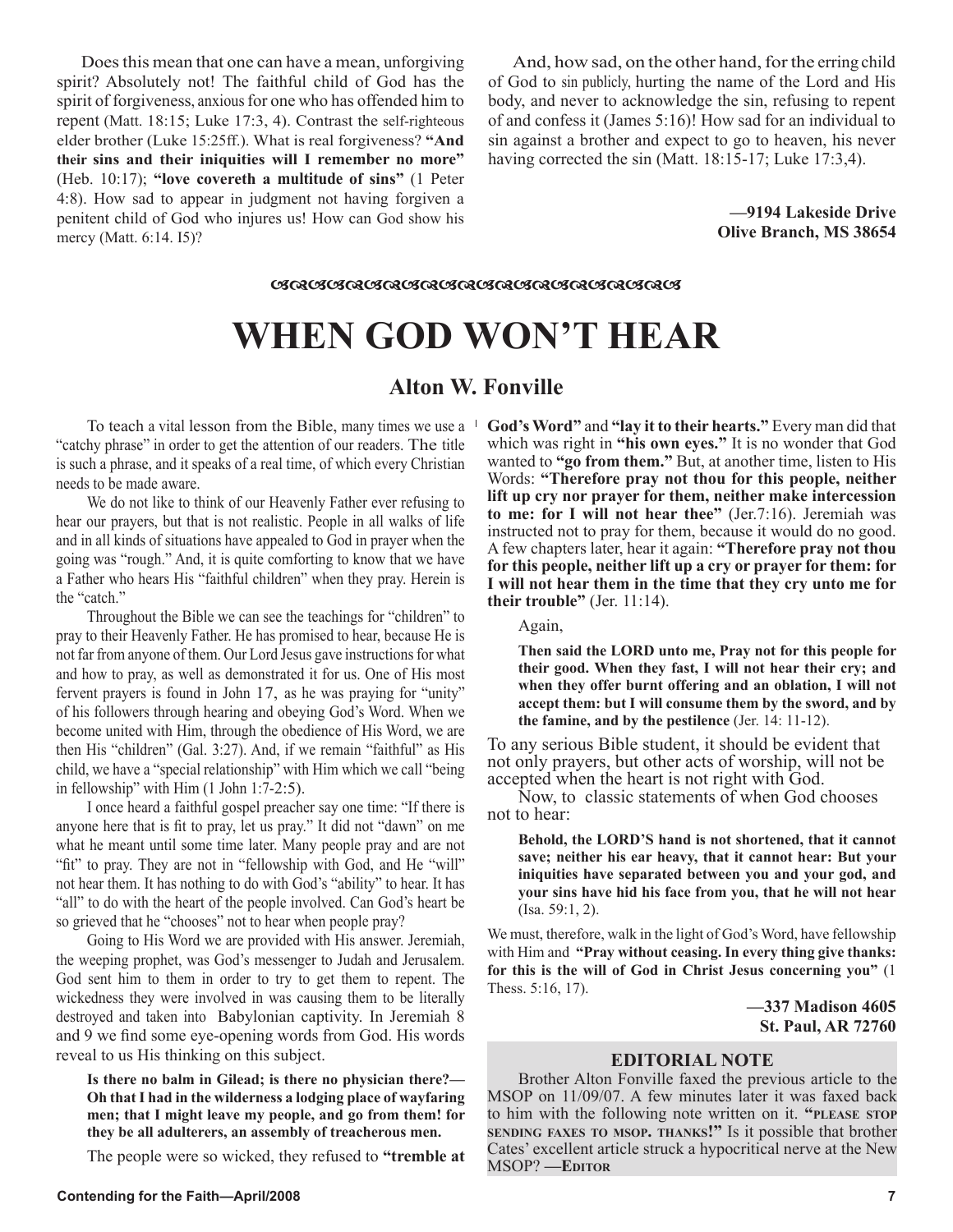## **SHUT UP RHODA, AND PRAY**

### **MARTHA BENTLEY**

What does prayer mean to you? Is it a vital and basic part of everyday life or just a practiced habit? Does God really hear and answer prayers? If so, what kind of prayers does He answer? We know they must be according to the will of God (I John. 5: 14-15).

God has not always granted petitions. Even in Old Testament times, there were prayers rejected because of disobedience to the commands of God. When Samuel was opposed and the people insisted on a king, God told them he would not hear their prayers (I Sam. 8:18). In Micah's time God refused to hear certain prayers (Mic. 3:4). Why would he not deal the same with us now since He always deals with man according to His Word (Psa. 119:89; Heb. 13:8)?

Our prayers today must be according to the will of God (John 9:31; Mt. 7:21). They cannot be from our own selfish desires or to be seen and heard of men (Mt. 6:5-7). We must have an humble and penitent heart (Lk. 18:10-14), and we must be living a godly life—believing God will hear and answer our prayers to Him (Jas. 1 :6,21-25). We must have a right relationship with our fellow Christians, being unselfish toward all (Jas. 3:14-16; 4:3). Also we must be ready to receive whatever answer whenever it may come.

Cornelius was not a Christian, but he was a devout Gentile who believed God and lived a good moral life, praying to God always. God heard his prayers as a reminder and provided a means for them to be answered. Peter was sent to his house to instruct him in the right way. When he arrived, Cornelius was ready—prepared to receive the answer to his prayers (Acts 10:33). Evidently he was in constant readiness to hear God's message. Do we look for God's answer on our own time table or are we ready to accept His answer whenever it may come?

When Herod, in his persecution of the church, had killed John's brother, James, he saw it pleased the Jews, so he had Peter put in prison till the Passover was completed (Acts 12: 1-4). While Peter was in prison, constant earnest prayer was made by the church for him (Acts 12:5). These

**DVD OF THE FIRST THIRTY-FIVE YEARS OF** *CFTF* **PRICE \$50.00 PLUS S&H. SEND ORDER TO:** *CONTENDING FOR THE FAITH* **P. O. BOX 2357 SPRING, TEXAS 77383-2357**

Christians were praying for one of their brethren and they had confidence that God would answer and grant their request. They were unselfish, humble Christians living according to the will of God.

Peter was delivered from prison by an angel from God. He then said:

**Now I know of a surety, that the Lord hath sent his angel and hath· delivered me out of the hand of Herod and from all the expectation of the people of the Jews. And when he had considered the thing he came to the house of Mary, the mother of John, whose surname was Mark, where many were gathered together praying. And as Peter knocked at the door of the gate, a damsel came to hearken, named Rhoda. And when she knew Peter's voice, she opened not the gate for gladness, but ran in and told how Peter stood before the gate** (Acts 12:12-14).

The young maiden was trying to tell them that God was answering their prayers even as they were praying. Although every aspect of their prayers was according to God's will, they were not ready to receive God's immediate answer. Think about it.

> **—8305 Burchfield Dr. Oak Ridge, TN 37830**

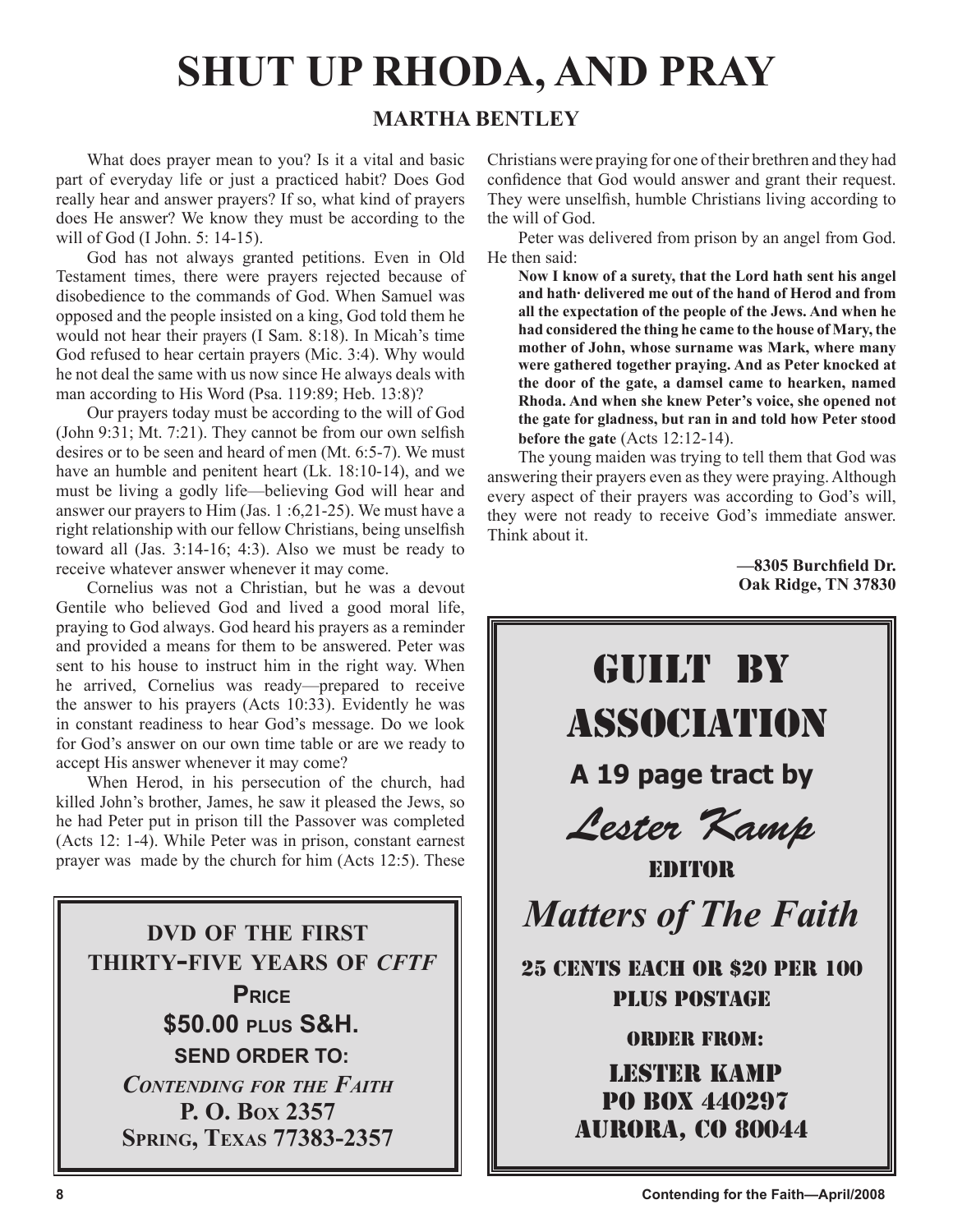## **Men of La Mancha and Etc.**

### **Dennis "Skip" Francis**

Over the past few years, I have participated in a number of internet discussion lists in order to gain insights and, hopefully, be of value in the teaching and admonishing of brethren who may be in error. In recent days, at least over the past few years, I have dealt with several men that have shown themselves to be of unsound beliefs and practices, and who often fail in both their logic and exegesis of the scriptures. Many of these men fail, in particular, in their use of implication. The fact that they often fail to see this problem shows up most prevalently in the fact that they get caught up in minutiae and erect "straw men" arguments for them to deal with when they cannot deal with the issues at hand.

On January 21, 2008, Bro. Lynn Parker addressed issues involving the sin of both Dave Miller and Joseph Meador as it related to the fellowship practices of the Rodriguez brothers (Israel and Joshua) on the ContendingFTF internet list. Several others got involved in this discussion in subsequent posts. Bro. Parker said that they had gone to visit with Joseph Meador to "get ammo to defend Dave Miller". This was only one of several issues addressed in Lynn's post. In fact, it was only a short paragraph in a lengthy post that addressed Curtis Cates and others who continue to defend both Dave Miller and Joseph Meador.

In subsequent days a number of other brethren made comments about the initial post, yet there were few that actually addressed the Rodriguez brothers. In fact, the majority who posted did so on peripheral matters and as a part of the general topic of the discussion, which was mostly about continued support of those in error.

For myself, until I read Bro. Parker's post, I did not even know who the Rodriguez brothers were. I did note that they were from Beeville and that they had been involved in a lectureship (The Shenandoah Lectures) with some questionable fellowship, but that was all. I therefore determined not to be involved in the discussion, and only posted on one occasion involving a completely peripheral matter.

At the same time I was actively involved in a discussion with Justin Guess over material he had posted on his "myspace" page, in which he was making accusations against several members of the list that they were making false statements regarding him. The intent of my part of the discussion was to show that these were not false statements and that he was using this allegation to deflect attention away from his real problem. Since I had previously witnessed this same kind of behavior from several others on various lists, I posted the following:

On January 26, 2008, at 10:09 a.m., I sent the following post to the CFTF and Contending FTF internet lists under the subject line "Men of La Mancha":

man, named Alonso Quixano, who falsely believes himself to be a knight errant. Convincing an equally deluded and dull witted neighbor, Sancho Panza, to become his "squire", they set off on a series of adventures, largely involving "tilting" at windmills, which Quixote believes are really giants.

Similarly, we have several such "men of La Mancha" today on the lists. They come down from their own "La Mancha" (Balanced Brethren, etc.), and tilt at windmills, falsely believing they have battled "giants". The names are different (Justin, Andy, James, Robert, Roger, etc.) but the story remains the same.

Just as Quixote could have battled with REAL knights, these "knights errant" could come and deal with REAL situations and problems. Instead, they see perceived insults, pore over minutiae, and invent "windmills" to "tilt" at.

Why don't our "men of La Mancha" answer the substantive questions that are put to them? Why do they, instead, look for every "slight" (real or imaginary), and accuse others of not "playing fair". One wonders if Quixote commiserated similarly with Sancho when things did not go well in his own quests? Having slain not a single "giant", they slink back to their own "La Mancha" (Balanced Brethren, et. al.) and either proudly announce their "success" or complain about their adversaries not playing according to the rules (Matt. 18:15-17).

Of course, the reader of Don Quixote sees the real problem. It



*—Dub and Lavonne McClish*

List,

Don Quixote de la Mancha is the assumed name of a delusional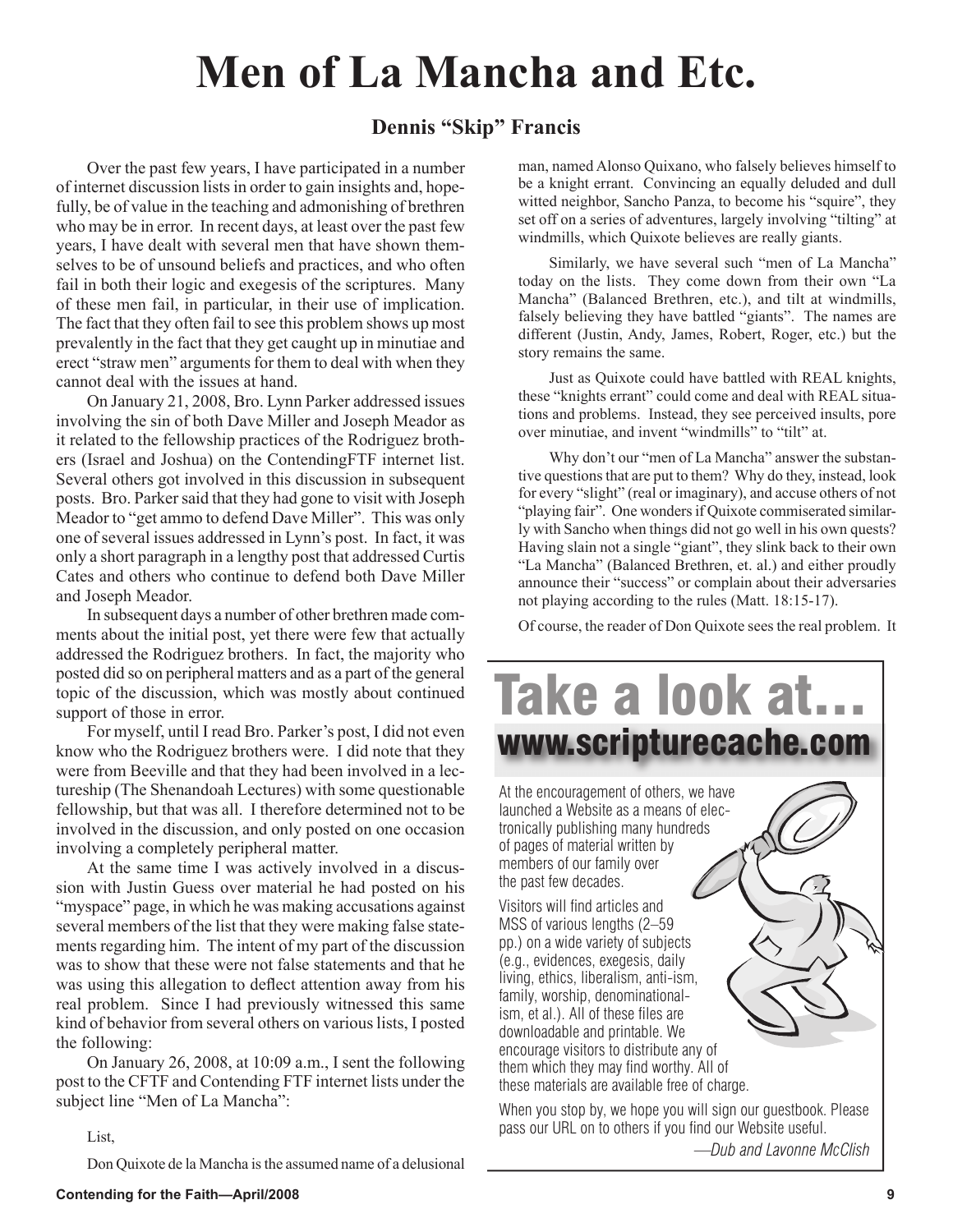is the "Don" himself and his perceptions, just as the majority of the readers of this and other lists can read for themselves and see that nothing real and substantive comes from these "men of La Mancha".

Dennis (Skip) Francis Suffolk church of Christ

Anyone being completely objective and fair-minded can tell who this email seeks to address. It is those who are listed that are the main target of the sarcasm in this post. In fact, the very ones listed have been the men with when I have actually dealt on such matters.

At this years Annual 2008 Spring Contending For the Faith Lectures, the Rodriguez brothers were invited to participate in the Open Forum by the director of the lectures and the elders of the Spring, Texas church, in order to address some of their complaints in this regard. At first they declined. The day of the first Open Forum, Monday, February 25, 2008, in a follow up to the original declination statement, they rescinded their original statement and accepted the invitation to participate.

Many of the men who attended the lectureship, knowing that the Rodriguez brothers were in attendance, had taken seats on the front row in order to address any issues that might come up in relation to them. When I entered the building, noticing this, I bypassed the group and went back midway in the auditorium to my original seat. I did this because I KNEW I had not addressed the Rodriguez brothers in any way.

Israel Rodriguez, representing his family, took the floor shortly after opening remarks by David Brown, and, as such, claimed to represent the elders of the Beeville Church of Christ. During his opening remarks, bro. Israel addressed the aforementioned email by Lynn Parker, and then listed a number of other names of men who had, according to bro. Rodriguez, made "false accusations and statements about the Rodriguez brothers" on these web sites. Imagine my surprise to learn that my name was one of those mentioned! I had made no accusation or statement related to the Rodriguez brothers AT ALL!

It became evident, over the course of the rest of the forum the first day that I would not have occasion to address this issue with them as Israel was intent on monopolizing the forum, even from his seat! This prompted numerous efforts on the part of David Brown and Kenneth Cohn to restore order to the forum, eventually dismissing the forum due to time constraints.

That evening, which ended quite late, I gave up some of my time for rest in order to verify what I believed to be true. I went online to the Yahoo Groups web site and examined every post I had made over a period of a month or so. I could find absolutely nothing related in any way to the Rodriguez brothers.

On day two, Tuesday, February 26, 2008, of the Open Forum, I did have occasion to address this issue with the Rodriguez family and asked them to provide proof that I had made any such accusation. It seems that they had brought with them an extensive notebook of material that it took them some time to peruse before they found anything with my name on them some time to peruse before they found anything with my name on it. When they did provide a document, it only contained the email that I had entitled "Men of La Mancha". I then addressed the email in its particulars and noted that the names of those I had in mind in the post were already listed "by name". It was then that they pointed out that I had also included the word "etc.". In other words, they inferred that I had included them in the post because of the word "etc.".

*First*, it is passing strange that one would be accused of making "false accusations and statements about the Rodriguez brothers" without ever mentioning the Rodriguez brothers even once. *Second*, it is also strange that they would conclude that they were in mind by the inclusion of the word "etc." in one email.

I would like to point out the fact that it is the Rodriguez brothers who determined that they were included in my post, even though that was not my intent. Why did they so conclude? Because, as was so aptly addressed in the March issue of *Contending For the Faith* (re: bro. Brian R. Kenyon's article on "New Anti-ism"), they tried on the "shoes" and THEY FIT! It is THEY that saw themselves as spiritual "Men of La Mancha" in my article of that name. This became apparent as the first and second days of the Open Forum came to their conclusion. The Rodriguez brothers simply could not deal with a REAL "knight" but were forced to "tilt at windmills" of perceived slights against them. They could not or would not deal with the important issues of fellowship with error that were being raised, so instead made charges and allegations against those who pointed out their error.

When asked about their fellowship with Miller and whether or not he was a false teacher, they equivocated. When asked if they had the CD produced by bro. Michael Hatcher, which contains nearly 150 pages of documentation about Miller's false teaching, they said it was "poorly produced" and that it contained "portions of letters". When asked to provide proof of this allegation, they refused! In fact, they attempted to suggest that, given over a year and a half to peruse these volumes of evidence, they could not come to a conclusion because of the email that Parker had put on the ContendingFTF list in JANUARY OF 2008 (which had NOTHING to do with Miller)!

It was also noted that they were willing to ignore the problem of Joseph Meador's involvement in Gestalt Therapy for many years based on a short visit with him and *a letter, alledged by the Rodriguez brethren to be penned by Meador, but could as well have been penned by almost anyone!* Again, volumes of information was provided to them by bro. Kevin Townsend, but this was just "set aside" in favor of a statement that was not at all unlike the one put out in 2005 by Miller. The letter itself was filled with generalisms that did not address the real problems involved. Meador says,

I personally hold that the Bible only is the only book which guides mankind to salvation in Christ Jesus. I personally hold that the Bible is God's inspired, inerrant, and infallible word, and that we shall be judged by the teachings of Jesus (Jn. 12:48). My personal belief regarding God's word is a matter of public written and spoken record spanning 25 years of full-time ministry.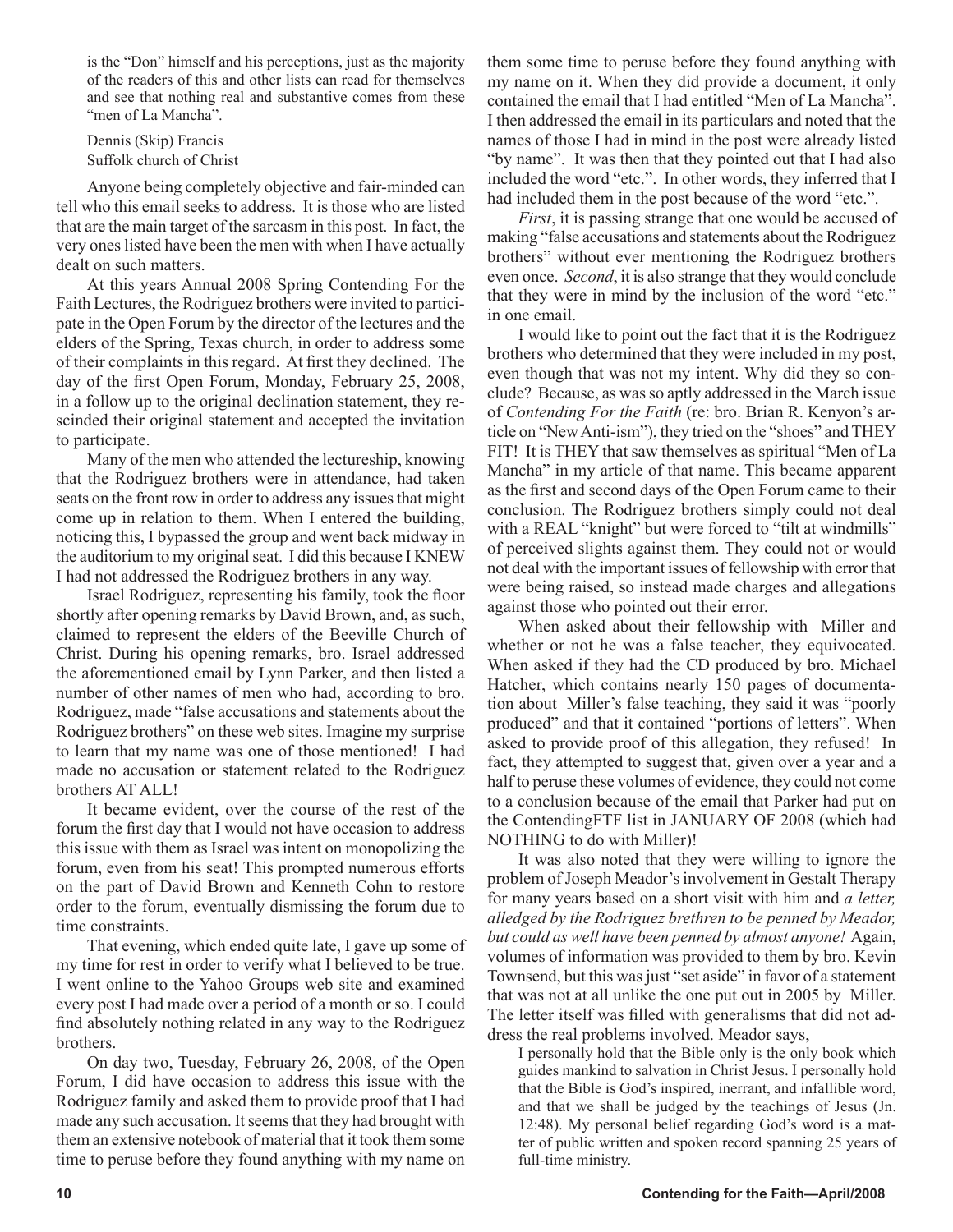I say these are "generalisms" because even Rubel Shelly could have made such a statement, and most of the letter was of like nature! That the Rodriguez brothers are willing to set aside volumes of evidence in favor of such "weak as water" refutation demonstrates a mindset that has become all too frequent among those of our "balanced brethren".

We have seen over the past 3 years quite a number of former "pillars" who have shown where their real loyalties lie when put to the test. It seems that continued support for broadcasting empires, publishing concerns, colleges, schools of preaching, former colleagues, para-church agencies, and religious "buddyhoods" have all taken precedence over contending "earnestly for the faith which was once for all delivered to the saints" (Jude 3). Folks who once could accurately examine evidence and make correct conclusions regarding false teaching no longer seem willing to make such assessments. It should be no surprise that young men who were trained by the "pillars" would have the same kind of mindset.

The second day of the Open Forum ended much like the first, only worse! The apparent attempt by the Rodriguez family to disrupt the entire proceeding only ultimately resulted in their invitation to participate being rescinded. Such behavior was entirely unbecoming of Christian decorum.

All other behavior aside, it seems evident that many today will only contend against those that are all too obvious in their departures from the truth. It is easy to stand against the likes of Shelly, Lucado, and Walling. One can find volumes to speak about ACU, OCU, and DLU. When one stands against Sunset School of Preaching, they can find many fellow travelers. *The Christian Chronicle* is an easy target. It seems that only when one stands against the fellowship practices and doctrines of Miller and Meador, Apologetics Press, FHU, MSOP, ETSOPM, BTSOP, SWSBS, GBN, and the like that one becomes "vile" and "liars".

Is it lost on anyone but me that men who had nearly 2 years to examine 150 pages of evidence could not come to a logical conclusion over it, yet could perceive a slight against themselves strong enough for them to level a public allegation of "false accusations and statements about the Rodriguez brothers" when the only thing they had to come to this conclusion was the word "etc." in ONE email? Exactly how much evidence does it take?

This article IS about the Rodriguez brothers and their OWN "false accusations and statements" about me, and probably others like me on their list. I should not even have to put an "etc." on this for them to figure it out. It is my hope that they will repent of their errors of fellowship with Miller and Meador, as well as the false accusations they have made about others.

> **—105 Robin Lance Sufolk, VA 23434**

#### **RUIRUIRUIRUIRUIRU**

## EDITORIAL COMMENT

The following is the original email invitation I sent to the brethren Rodriguez through Joshua Rodriguez.

Date: Sat, 26 Jan 2008 15:34:56 -0800 From: <*jbrow@charter.net>* To: Joshua Rodriguez <truth-justice@msn.com> Subject: Invitation Cc to the Spring elders and Lynn Parker

Hello Brother Joshua,

This email is a personal invitation for you, your brother Israel, the Adams Street elders and the Adams Street church to attend the 2008 Spring CFTF Lectures. The dates of the lectures are Feb. 24 - 27. The theme of this year's lectures is "UNITY—FROM GOD OR MAN". Israel and the Adam's street elders are being included in this invitation to you because I do not have their email addresses.

I am especially encouraging you, Israel and the Adams St. elders to attend and participate in the open forum. It will be conducted, the Lord willing, on Mon., Tues. and Wed. Afternoons at 3:30.

Because of your and Israel's beliefs regarding Matt. 18:15-18, your continued fellowship with Dave Miller, Stan Crowley, those who fellowship and support Miller and Crowley, the letter you received from Joseph Meador supposedly explaining his position that is now a moot point in deed (we would hope you would bring this letter with you to present it to the

forum), the letter you have from Miller that you think exonerates him from believing and teaching the R&R of elders (we would hope you would also bring this letter with you to present it to the forum—*There was no such letter ever admitted to by the Rodriguez brothers during the Spring Forum—Editor*), your continue fellowship of Miller, your continued fellowship of Stan Crowley, your continued fellowship of those who remain in fellowship with Miller and Crowley and the fact that these matters are public and have been so for some time, we want to give you, your brother and anyone else who believes as both of you do about the previously listed topics the opportunity to discuss these subjects in 2008 Open Forum of the Spring CFTF Lectures.

We assure you that the forum will be conducted within the confines of New Testament teaching. We certainly expect all to conduct themselves accordingly. Please make your plans to come be with us and be prepared to state your case, receive and ask questions on the aforementioned topics in said forum. Again, please know that you will be treated with Christian decorum. We trust that you will accept our invitation to attend and participate in these open forums.

#### For the One Faith,

David P. Brown

Via email attachment we received a reply from the brethren Rodriguez on January 30, 2008 at 10:45 am. At the bottom of the letter the following was printed.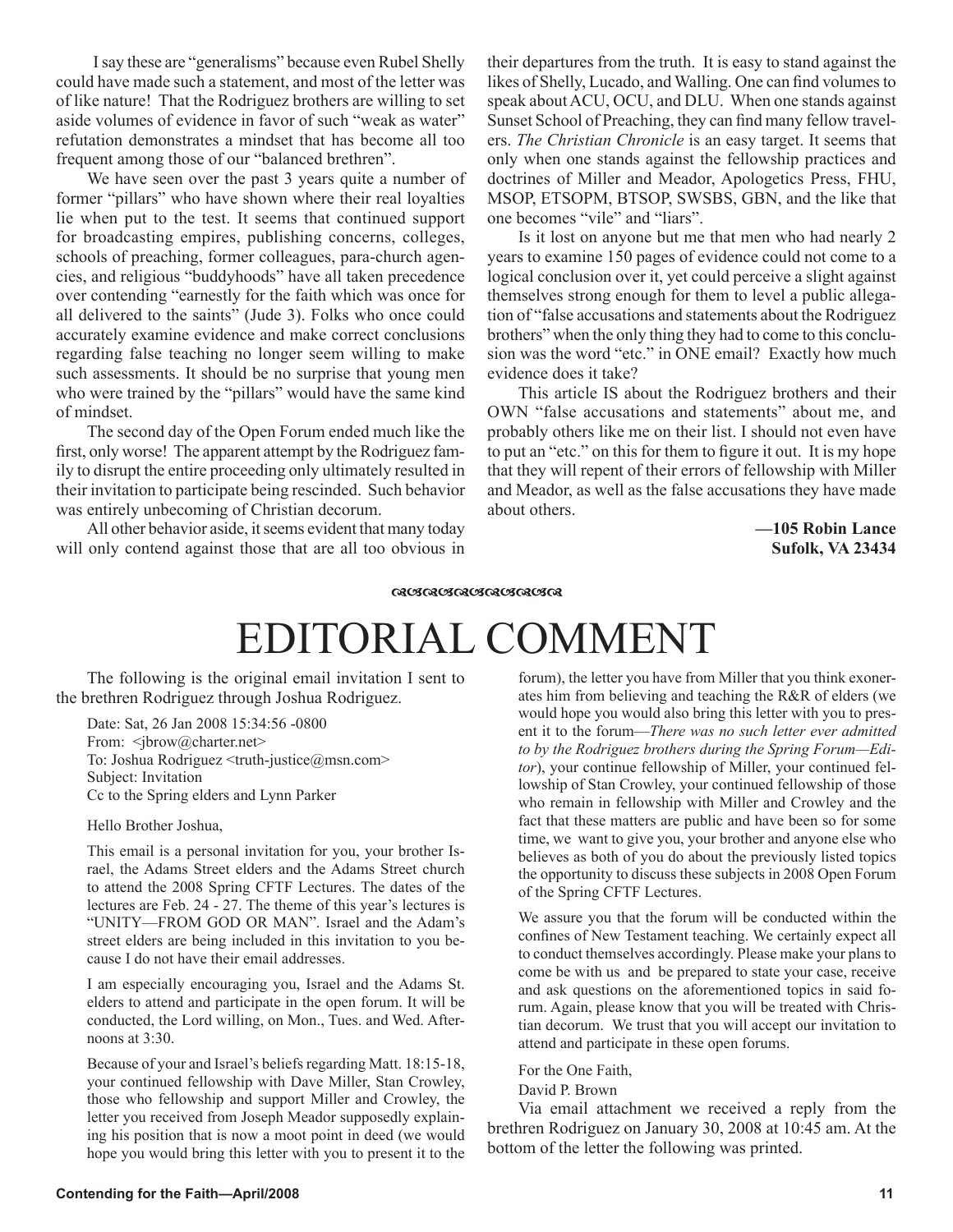©2008 Israel Rodriguez

"Copyright infringement occurs when a copyrighted work is reproduced, distributed, performed, publicly displayed, or made into a derivative work without the permission of the copyright owner." (United States Copyright Office).

The reason given to us by the brethren Rodriguez for copyrighting their response was to keep us from abusing and misusing it. So we will simply report in our own words and certain quotations from said email attachment, which quotations are completely within the bounds of copyright law, what Israel Rodriguez said in his copyrighted letter.

In his response he addressed me as "Dear." But, before he was finished with his email you will see that he had as well addressed me as "Dear Diotrophes"—strange application of the word "dear". He continued in the same approach in addressing me orally in his opening remarks during the open forums of the 2008 Spring CFTF Lectures. After thanking me for the invitation, he expressed regret that the brethren Rodriguez would not be able to attend the lectures, giving several reasons for not doing so. Their reasons were:

1. The "medley of issues" mentioned in my invitation did not concern them. Israel then informed me that I did not know anything about what they believed about Matt. 18:15- 18, because they had never discussed it with me or my associates.

2. Whether to fellowship Dave Miller and Stan Crowley or how to deal with those who do fellowship Miller and Crowley are topics about "which no accurate biblical decision can be made until all the essential facts have been examined."

3. The letter they received from Joseph Meador is in no way related to the Dave Miller issue.

4. Regarding a letter from Dave Miller that was allegedly in the brethren Rodriguez's possession, Israel asked who had indicated that it even existed.

5. Israel indicated that whether the matters under discussion were of a public or private nature was a matter for debate. He then wrote that some public matters should be



 **2711 Spring Meade Blvd. Columbia, TN 38401**

**PHONE**: (**931) 486–1364**

**www.jgreencoc-video-ministry.com Email at: jgreencoc1986@yahoo.com**

treated privately.

Clearly the preceding points ceased to be sufficient reasons for them to decline our invitation, because they did attend said forums for two days. In fact, they orally declared that they came to attend the forums as long as it was necessary to accomplish their desired ends, even meeting into the night—*so much for their written reason for not coming*. But, because of their disorderly conduct, the Spring elders prohibited them from returning on the last day of the 2008 lectures.

In his next comments we learn why Israel, Joshua and Eddy Rodriguez disdained and opposed any effort to get them to comply with the rules guiding an orderly public open forum. He dictated to me that *"you will not dictate to us where we will speak, when we will speak, what we will speak, and how long we will speak"* (Bold italics mine— Editor). We may say that the brethren Rodriguez truly attempted to live up to the previous quote from Israel's January 30, 2008 email to us. Never the less, and regardless of Israel's bombastic, brash declaration, we did to some degree limit the brethren Rodriguez's comments. Further they were stopped cold from speaking at the last open forum at all. Indeed they were prohibited from attending. So much for their "big shot" brazen attitude toward rules governing the Spring CFTF 2008 open forums.

Israel then wrote that their "issue" had nothing to do with me at all, but with Lynn Parker, whom the Rodriguez brethren considered to have made false charges about them. He then referred to a post Lynn Parker made to the CFTF Yahoo Group, owned by Keith Sisman of the United Kingdom *(Contending for the Faith* does not own this Yahoo discussion group—Editor). The post was made on January 21, 2008 and is entitled "Where Are All the Meador Supporters Now?" Israel said Parker's post came from certain alleged gossip and was spread by Daniel Denham when it was posted on the CFTF Yahoo group on January 22, 2008, under the title of "The Rodriguez's Whitewash of Joseph Meador."

They claim to have followed the teaching of Matthew 5:23; 18:15 in dealing with Parker and Denham in their attempts to meet privately with said men. According to Israel, said men rejected their "biblical" efforts. I might emphasize that one needs to hear Parker and Denham's views of the brethren Rodriguez's efforts.

*2008 SPRING CFTF LECTURESHIP BOOK UNITY—FROM GOD OR MAN* **\$18.50 PLUS \$3.00 S&H Texas Residents must pay \$1.31 Tax** ORDER YOUR BOOK TODAY FROM: *CONTENDING FOR THE FAITH* **P. O. BOX 2357 SPRING, TX 77383–2357**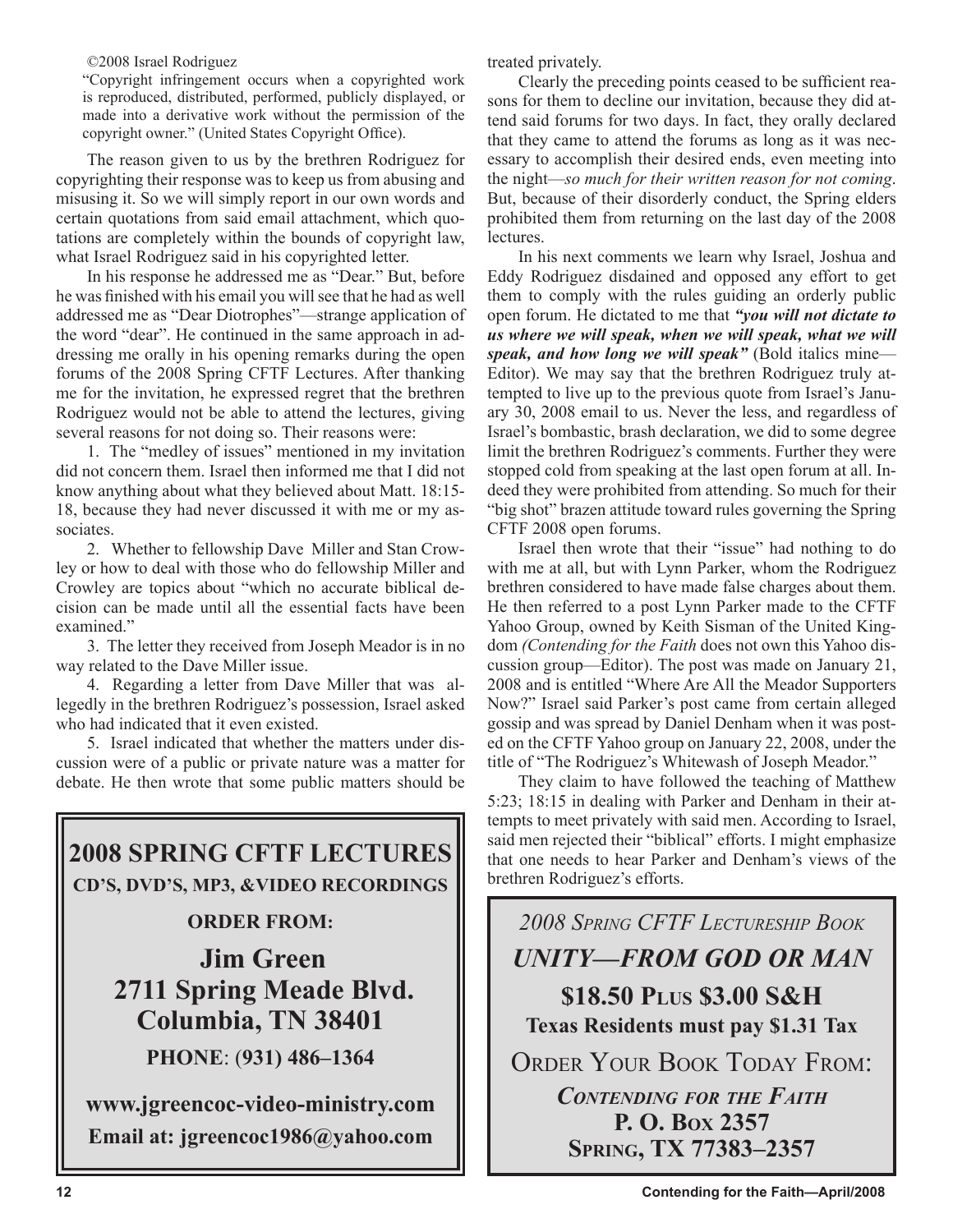Israel said that my name was mentioned during their confrontation with Parker and Denham. He then asked me, "Did you instruct them to do so? If not, why do you suppose they referred me to you?" Then without hearing from me, Israel immediately began to argue in the letter as if I had instructed Parker and Denham in what to say. Israel wrote, "Perhaps you seek to make a spectacle of us at the 2008 CFTF Lectureship? God knows. Whatever the case, may it not be that you have been imbued by the spirit of Diotrephes." Israel then pointed out that others had started speaking lies about them and pointed out that these speakers had "the poison of asps" under their lips (Psa. 140:1-5). He ventured that the Rodriguez brethren would continue to be slandered and lied about.

Remarking about my closing remarks in my invitation to them to attend the open forums, Israel wrote asking me:

[I]s there any reason why we should accept your word that the open forum will be conducted within the confines of New Testament teaching, when the teaching of the New Testament has already been violated? Why do you assure us that we will be treated with Christian decorum when already the propriety and decency of Christian etiquette has been abused, and our dignity laid upon the altar of malice! Do not presume to infer the meaning of our words in this letter. If you have any questions concerning our words, abide by the Scriptures and have the courage to speak to us in private.

He closed his response to my invitation by quoting from Psalm 35. Israel then signed his email in the following manner.

"For God; For Christ; For the Spirit of truth; For the church,

Israel Rodriguez

Gospel Preacher"

*If anyone desires to read the whole letter, one may contact Israel to request it.*

On the afternoon of the day that the 2008 Spring Contending for the Faith Lectures began (Sunday, Feb. 24), I received an email telling me that the brethren Rodriguez had changed their minds about not attending said lectureship and they would participate in the open forum.

When we invited brethren Israel, Joshua (preachers) and their father, Eddy Rodriguez (elder/preacher) to participate in the 2008 Spring *CFTF* Open Forum, we *assumed* that they understood the necessary time constraints of each forum. We *assumed* that they would not attempt to monopolize each forum as if it they could speak as long as they desired and to the exclusion of other participants. Therefore, we *assumed* that the brethren Rodriguez were willing to be asked questions, answer questions, allow others to make their own comments, and ask their own questions—*all conducted within the time constraints of each forum, respecting the other participants, abiding by the rules governing such occasions and those whose lectureship it was.* We certainly *assumed* they would respect the Spring elders—especially since Eddy Rodriguez is serving as an elder. We also *assumed* they would respect the director of the lectureship who also served as the moderator of said forums, a brother whom the Spring elders appointed to these positions. Thus, we *as-* *sumed* that the brethren Rodriguez would also respect the lectureship speakers. *All of our assumptions were wrong.* In this specific case we should have followed the late brother Ira Rice's admonition— *NEVER ASSUME ANYTHING.*

During the open forums there was one thing that proved true over and over again about the brethren Rodriguez. Israel wrote in the Jan. 30 letter wherein he originally declined my invitation to attend the 2008 open forums the following—*"you will not dictate to us where we will speak, when we will speak, what we will speak, and how long we will speak"* (Bold italics mine—Editor).

In all my years of engaging in controversy—public and private—we were only partially successful in getting adult Christian men, Gospel preachers, and even an elder, to respect and abide by the rules governing a mature public discussion. We failed more than we succeeded. From almost the beginning of Monday's open forum until the end of Tuesday's forum, the brethren Rodriguez sought to undermine and dominate the proceedings. (Prior to the lectures I had warned the Spring elders this might happen, but I did not anticipate the degree to which it transpired.) Remember, Israel wrote me saying, *"you will not dictate to us where we will speak, when we will speak, what we will speak, and how long we will speak"* (Bold italics mine—Editor). Indeed, he said what he meant and meant what he said. But it is a sad and despicable commentary on what this family believes and practices regarding such conduct before God and man.

Even the "good cop/ bad cop" routine failed to stop the rude, domineering arrogance of the brethren Rodriguez. As the "bad cop," when, in desperation and frustration, I cried out for Israel to **"Shut up!"**, he only continued his unruly diatribe, declaring that my exclamation was a violation of Christian courtesy. Strange one sided Christian courtesy he was exercising at the time that necessitated such action on my part. Then, the "good cop," brother Kenneth Cohn (Spring elder), standing face to face with Israel, and looking him directly in his eyes, spoke to him with a calm, moderated voice, but in frank and candid words. Thereby brother Cohn attempted to get Israel to be silent. It appeared for a moment that such might work, but our hopes were short lived. For it did not take Israel long to remind us that he meant what he said when he wrote, *"you will not dictate to us where we will speak, when we will speak, what we will speak, and how long we will speak"* (Bold italics mine—Editor).

 Since on more than one occasion the Rodriguez sons publicly declared they owed what they are to their parents, we may logically conclude from their own confession that they learned their unruly conduct from the same source.

This was clearly the case in the conduct of their father. He made little to no effort to keep his sons in line. Indeed, at times he conducted himself in the same way they did. While what they did on camera was more than enough to demonstrate their disrespect and domineering spirit, they engaged in the same kind of conduct off camera. Of course, some of this unruly activity cannot be seen on the videos of the forum. BUT IT WAS SEEN BY A HOST OF BRETH-REN IN THE AUDITORIUM OF THE SPRING CHURCH BUILDING.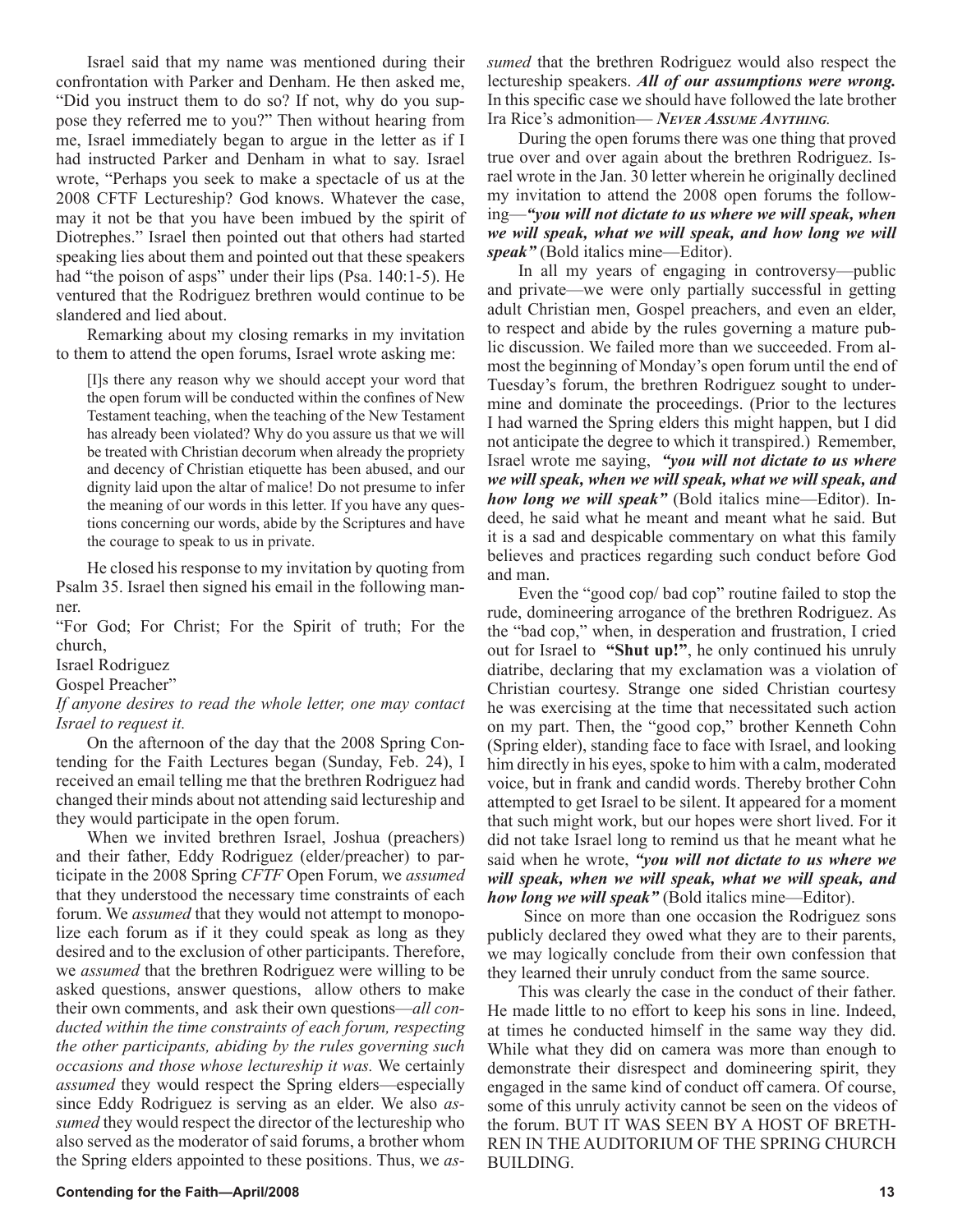The brethren Rodriguez did not hesitate to charge anyone who sought to control them as unloving, unfair, biased and unchristian. Regarding his sons' conduct, before the whole audience, all were reminded that *the acorn does not fall far from the tree.* The elder Rodriguez was nothing more to his sons than someone who taught, trained, coached and exhorted them to continue in their arrogant, disrespectful and unruly conduct in said forums.

After the Tuesday forum had ended with the announcement that the Rodriguez brethren were not being invited to participate in the Wednesday forum, they continued their disruptive activities. We had asked that all such be terminated at the end of the Tuesday forum, but the Rodriguez brethren gave no heed to our request—even offering to take the discussion outside the building. IT IS OBVIOUS, AFTER THE FACT, THAT THE RODRIGUEZ CLAN CAME TO TAKE OVER THE OPEN FORUM. THEY DID DISRUPT THE FORUMS TO WHERE LITTLE TO NO GOOD THAT SHOULD HAVE COME FROM THEM RESULTED. However, at least one enlightening thing came out of the Monday and Tuesday forums—*over and over the brethren Rodriguez proved that they were willing to bully and harangue anyone or oppose anything they perceived to be a hindrances to their goal(s).* We learned they are very good brethren—*as long as they get their own way, are not questioned, challenged, crossed, and/or opposed in any way or to any degree*. Again, they more than proved their affirmation that *"you will not dictate to us where we will speak, when we will speak, what we will speak, and how long we will speak"* (Bold italics mine—Editor).

Before closing I want to point out that we fully realize since Joseph Meador committed adultery, that the brethren Rodriguez are not in fellowship with him. But, before they knew Meador was guilty of fornication they were in fellowship with him. *Therefore, if Meador was not an unrepentant adulterer, the brethren Rodriguez would continue to be in fellowship with him and all of those who fellowship him.*

The only way I would meet these men in another religious discussion would be in a four night, public, oral debate format, governed by proper rules, with one of the Rodriguez brethren affirming precisely stated propositions that set out their views on the following subjects.

The brethren Rodriguez need to affirm the following proposition. *The Scriptures teach that the human will, as manifested in a divorce court decree, which decree is contrary to Matthew 19: 6 and 9, alters God's Will regarding MDR as expressed in the previous verses.* They either believe the previous proposition to be true or false. If false, obviously they do not consider it to be a fatal error and, thus, not a fellowship matter. Whatever position they hold, will they affirm in public oral debate what they believe on that subject?

They along with the Southwest Church, SWSBS, MSOP, AP, GBN, et al., continue to extend fellowship to Stan Crowley and the Schertz, Texas Church of Christ where Crowley serves as one of the preachers, though Crowley has never repented of his error on MDR. Crowley affirms and teaches that: *The Scriptures teach that when one spouse commits fornication while separated from its spouse, in order for the*  *spouse who is innocent of fornication to appeal to Matthew 19:9 for authority to put away the spouse guilty of fornication, both spouses must have mutually agreed to separate prior to the time fornication was committed.* The Rodriguez brethren should be able and ready to affirm that the position presently held by Stan Crowley regarding MDR (set out in the previous proposition) is a position that is taught by the New Testament or, if they think his position on MDR is erroneous, it, never the less, does not constitute fatal error. If they do not believe that said position does not constitute fatal error, they are forced to believe it is not an obligatory matter and, thus, should not cause a disruption in the fellowship of the church. *Are they willing to engage in a public oral debate on these matters—a debate so controlled that the brethren Rodriguez cannot "goose step" or ride "rough-shod" over the rules governing it?*

The Rodriguez brethren should be willing to defend the following propositions pertaining to Dave Miller's errors—the R&R of elders and his so-called "Marriage intent doctrine." Let the brethren Rodriguez affirm: *The Scriptures teach that when Dave Miller taught and practiced the reevaluation and reaffirmation of elders as was twice taught and practiced by the Brown Trail Church of Christ, Hurst, Texas, he (Miller) did only what is authorized in the New Testament of Jesus Christ.* If they do not believe the previous proposition to be true (Joshua stated to me that they did not believe it), then they (as well as many other brethren) need to affirm a proposition that teaches it is Scriptural to fellowship those who believe it to be true. S*pecifically they need to prove that such an error is not fatal error and, therefore, should not cause a disruption in fellowship of the church.*

Regarding Dave Miller's so-called (we believe mislabeled) "Marriage Intent" doctrine, the Rodriguez brethren need to affirm the following proposition. *The Scriptures teach that when a man and a woman contract a marriage for the express purpose of entering the United States, upon having obtained their purposed goal, they then divorce, said two persons were never in a God joined, Matt. 19:6 marriage.* They either believe the previous proposition to be true or false. If they believe it is false, they cannot believe it to constitute fatal error. This is the case because they are continuing to fellowship at least one who do believes it to be true.

Are they ready to affirm in public oral debate what they believe on that subject or any of the other subjects herein noted? *If the Rodriguez brethren (Israel and Joshua are graduates of SWSBS) will not affirm the previous debate propositions, or other precise propositions stating as much, is there anyone who believes the previously noted doctrines and/or fellowships those who do believe them, who is willing to orally debate their convictions on these matters in a four night public oral discussion?*

### **—David P. Brown, Editor**

CD OF 2008 SPRING *CFTF* LECTURESHIP BOOK *UNITY—FROM GOD OR MAN* PDF RESEARCHABLE **\$8.00 PLUS POSTAGE ORDER FROM:**  *CFTF***, P.O. BOX 2357, SPRING, TX 77383-2357**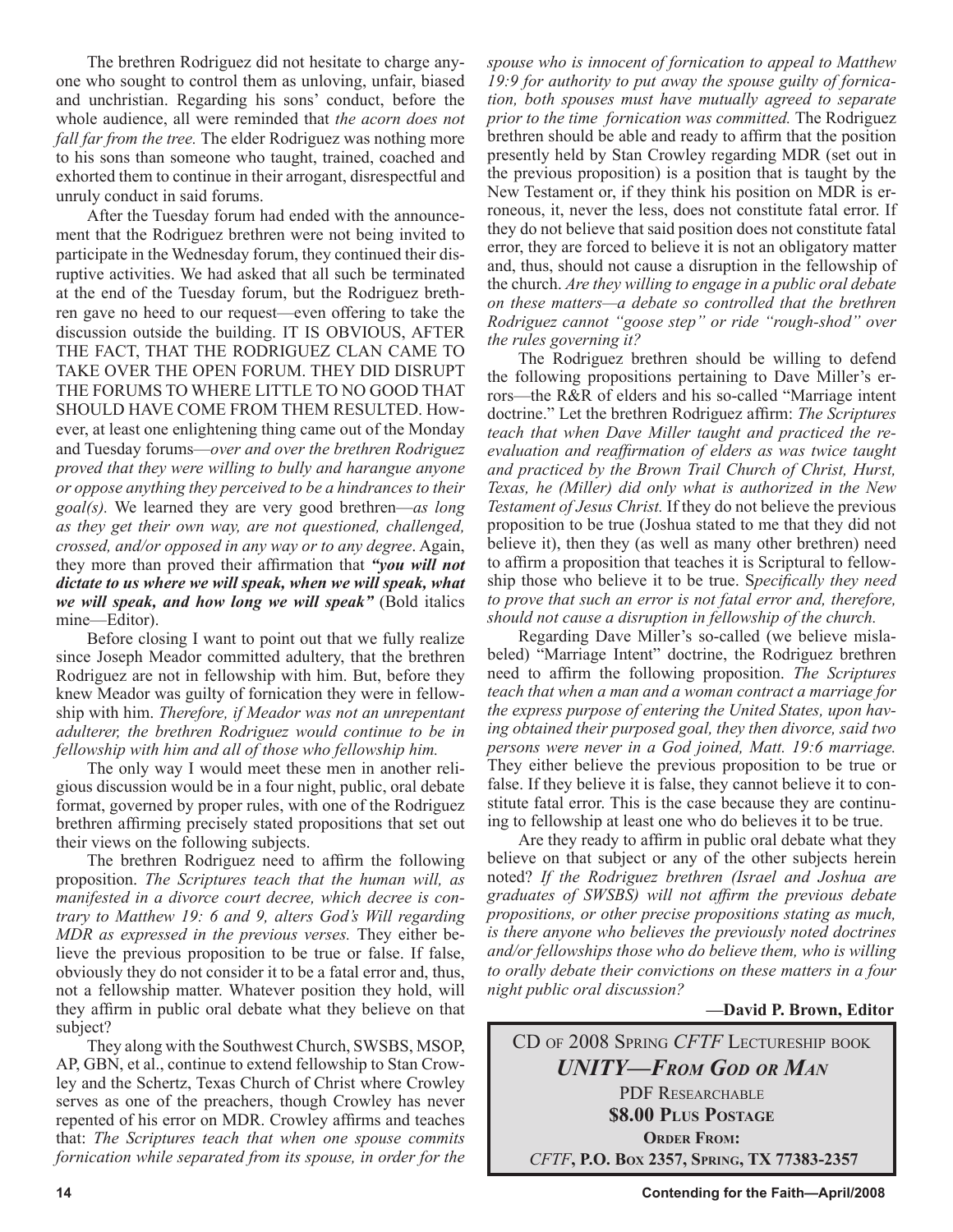## **Receive Him Not...Neither Bid Him God Speed**

**Terry M. Hightower**

### **Tim Smith**

**"Whosoever transgresseth, and abideth not in the doctrine of Christ, hath not God. he that abideth in the doctrine of Christ, he had both the Father and the Son. If there come any unto you, and bring not this doctrine, receive him not into your house, neither bid him God speed: For he that biddeth him God speed is partaker of his evil deeds" (2 John 9-11).**

It is always troubling to find it necessary to address matters of controversy with those who ought to be of a common and precious faith, but it is no less our duty to address such matters, despite the distastefulness. I urge every congregation, every elder, every preacher, and every member to evaluate the actions of every child of God in the light of 2 John 9-11.

No matter how great some may seem to be, and no matter how great some may think themselves to be, none are above Biblical instruction. Everyone of us will be judged by our deeds (2 Cor. 5:21) over against His requirements (John 12:48). Should we happen to be directors of preaching schools or directors of apologetics societies or instructors at preaching schools or elders or even little clones of the above, our actions are not above investigation and our deeds are not above rebuke when they fail to comply with the requirements of Holy Writ.

Know that, even before you begin to apply the above text to the lives of others, some will deny that they teach error even in the face of overwhelming evidence to the contrary. Some will say something like this: "I never taught that! And when I did teach it, it was not wrong. I no longer teach that! I teach now exactly what I taught then!" Now, even a small child can see the nonsense of such a statement, but some very educated and highly connected preachers claim they cannot see it!

It does not matter who it is, no matter how much you think of them or they of you, and no matter how much they think of themselves, when brethren fail to respect the authority of God's Word, they are wrong. It is sinful so to behave. Such must be called down and rebuked before all that others may fear. My prayers to God are that those currently setting themselves above the very clear and plain teaching of the Scriptures will repent and bring forth the fruit thereof before any more damage is done to the body of Christ.

Please join with me in praying that those who have torn asunder the body of Christ will cease and desist soon - in fact, today, right now, this very instant. Perhaps more on this will appear in this space in the future - maybe a note that the schismatic have seen the forest AND the trees. Either way, dark clouds are hovering over some institutions – one long supported by faithful brethren and one that used to be - clouds of destruction and impoverishment, and rightly so, if the current policies remain in place.

No matter whose feelings must be hurt, no matter what the earthly consequences may be, may God grant us the love needed to do what is right .

> **—171 Radford Circle Dothan, Al 36301 gradowith@yahoo.com**

**Paul Vaughn**

**"The are two ways of spreading light: to be The candle or the mirror that reflects it"—***Vesalius in Zante* **Edith [Newbold Jones] Wharton, 1862-1937**

# **TRUTH BIBLE INSTITUTE...**

is an educational institution without walls helping others to learn to teach God's Word (2 Timothy 2:2). All courses are taught over the internet through MP3 recordings. Study the Bible and Bible related subjects at your own pace under a qualified and experienced faculty in the privacy of your own home. If you are prepared to work, is it not time that you studied with us?

*REGISTRATION FOR THE 2008 SPRING TRIMESTER IS CLOSED. NOW IS THE TIME TO APPLY FOR THE 2008 SUMMER TRIMESTER. APPLICATION FORMS ARE LOCATED ON THE TBI WEB SITE.*

**FOR MORE INFORMATION PLEASE GO TO OUR WEB SITE OR WRITE US:**

## **www.truthbibleinstitute.org**

**TRUTH BIBLE INSTITUTEP. O. BOX 39SPRING, TEXAS 77383PHONE: 281.350.5516**

Institute